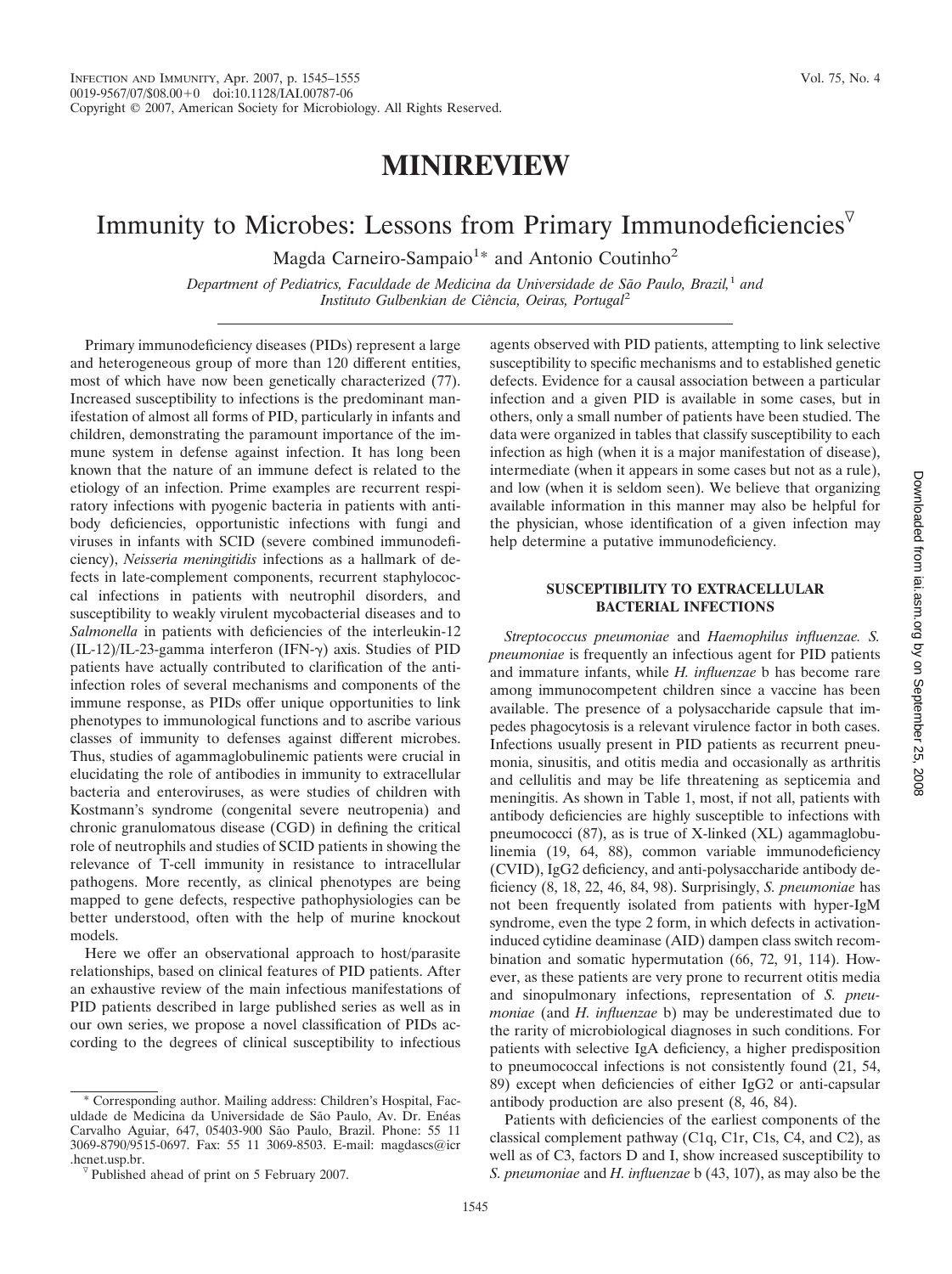| TABLE 1. Susceptibility of patients with different PIDs to Streptococcus pneumoniae and Haemophilus influenzae infections |  |  |  |  |
|---------------------------------------------------------------------------------------------------------------------------|--|--|--|--|
|                                                                                                                           |  |  |  |  |

| PID with indicated level of susceptibility:                                                                                                                                                                                                                                                                                                                                                                                                                                                                                                      |                                                                                                                                                                                                                                                                                                                  |                                                                                                                                                                                                                                                           |  |
|--------------------------------------------------------------------------------------------------------------------------------------------------------------------------------------------------------------------------------------------------------------------------------------------------------------------------------------------------------------------------------------------------------------------------------------------------------------------------------------------------------------------------------------------------|------------------------------------------------------------------------------------------------------------------------------------------------------------------------------------------------------------------------------------------------------------------------------------------------------------------|-----------------------------------------------------------------------------------------------------------------------------------------------------------------------------------------------------------------------------------------------------------|--|
| High                                                                                                                                                                                                                                                                                                                                                                                                                                                                                                                                             | Intermediate                                                                                                                                                                                                                                                                                                     | Low                                                                                                                                                                                                                                                       |  |
| XL-agammaglobulinemia (19, 64, 88)<br>CVID (18, 22)<br>IgG2 deficiency $(8, 46, 84, 101)$<br>Selective anti-polysaccharide antibody<br>deficiency (46)<br>Deficiencies of early components of classical<br>pathway of complement system (C1, C4,<br>C2), C3, factors I and D $(43, 107)$<br>IRAK-4 deficiency <sup><i>a</i></sup> (23, 38, 61, 70, 86)<br>Defects of NEMO-dependent NF- <sub>KB</sub><br>activation (XL-EDA-ID) $(60, 61, 83)$<br>Asplenia (48, 99)<br>MHC-I deficiencies (due to TAP-1 or TAP-2<br>deficiencies) $(32, 45, 47)$ | SCID $(105)$<br>X-linked hyper-IgM syndrome (CD40L)<br>deficiency) $(66, 114)$<br>Hyper-IgM type 2 (AID deficiency)<br>(72, 91)<br>Selective IgA deficiency $(21, 46, 54, 89)$<br>Ataxia-telangiectasia syndrome (79)<br>MHC-II deficiency (45, 57)<br>Neutropenias (9, 25)<br>Hyper-IgE syndrome $(10, 50, 51)$ | Chronic granulomatous disease (1, 15, 113)<br>Leukocyte adhesion deficiencies (LADs) (97)<br>Deficiencies of MAC components (C5-9) and<br>factor H of complement system $(43, 107)$<br>IL-12/IL-23-IFN- $\gamma$ axis deficiencies (33, 36,<br>42, 85, 96 |  |

*<sup>a</sup> H. influenzae* b was not isolated from IRAK-4-deficient patients (61).

case for patients with defects in the mannan-binding lectin pathway (e.g., mannan-binding-associated serine protease 2) (104).

Overwhelming systemic *S. pneumoniae* infections are the main clinical manifestations of congenital asplenia, as is also true when it is associated with other defects (such as Ivemark syndrome) (48, 99). Life-threatening *H. influenzae* infections have also been observed in patients with congenital asplenia (48).

The susceptibility of IL-1 receptor-associated kinase 4 (IRAK-4)-deficient patients to pneumococcal infections is extreme (23, 38, 61, 70, 86), and susceptibility of patients with PIDs due to defects in NF- $\kappa$ B essential modulator (NEMO)dependent  $NF-\kappa B$  activation (X-linked anhydrotic ectodermal dysplasia with immunodeficiency [XL-EDA-ID] and other milder phenotypes) (60, 61, 83, 108) is also high but not extreme, as in IRAK-4-deficient patients. This demonstrates the relevance of innate immunity in protection against *S. pneumoniae*. Interestingly, while patients with NEMO defects do not produce antipneumococcal capsular polysaccharide antibodies, some IRAK-4-deficient patients do (108, 110). Patients with inherited NF-KB-mediated inflammation disorders may fail to show clinical (high body temperature) and laboratorial (leukocytosis, high C-reactive protein levels in serum) signs of inflammation, even in the face of ongoing systemic infections (110).

It is noteworthy that pneumococcal infections are rare with all forms of CGD and even with neutropenias (9, 87, 97, 113) and that they are not a common initial manifestation in SCID infants (11, 12, 105). In the case of SCID infants, infections with opportunistic agents such as *Mycobacterium bovis* BCG (BCG), *Pneumocystis carinii*, *Candida* species, and cytomegalovirus (CMV) occur first, when passively acquired maternal antipneumococcal antibodies still afford protection. Thereafter, administration of broad-spectrum antibiotic therapy following the diagnosis of SCID can prevent the onset of bacterial infections.

The level of susceptibility to *H. influenzae* is very similar to that for *S. pneumoniae* (see Table 1). In contrast to *S. pneumoniae*, *H. influenzae* was not isolated from any of the IRAK-4-deficient patients described by Ku et al. (61) and was associated with only a few cases of NEMO mutations (60, 61).

Interestingly, NEMO patients may produce anti-*H*. *influenzae* b antibodies at normal levels in sera while remaining unresponsive to *S. pneumoniae* after receiving conjugate vaccines (60).

Studies of PID patients show that protective immunity to *S. pneumoniae* and *H*. *influenzae* b requires opsonization by IgG2 anti-capsular polysaccharide antibodies and complement, in addition to recruitment of inflammatory mechanisms involving Toll-like receptor (TLR)-dependent-activation of NF- $\kappa$ B. The spleen plays a crucial role in the clearance of opsonized bacteria from the blood and as the site for T-cell-independent antibody responses to bacteria in marginal zones (59, 111).

*Staphylococcus aureus.* Despite advances in antimicrobial therapy, *S. aureus* remains a major problem for patients with phagocyte disorders. High susceptibility to staphylococcal infections (Table 2) is observed in patients with (i) defects in microbial killing mechanisms, as in CGD; (ii) phagocyte adhesion defects, as in leukocyte adhesion deficiency (LAD) type 1; (iii) quantitative phagocyte disorders (cyclic and persistent neutropenias); and (iv) composite conditions, as in Chédiak-Higashi syndrome (1, 9, 15, 25, 55, 97, 100, 113). Deep-seated infections in CGD patients are often caused by *S. aureus*, liver abscesses being a hallmark of the disease. Susceptibility to *S. aureus* (Table 2) is also characteristic of hyper-IgE syndrome, defined by the triad of very high levels of IgE in the serum, recurrent skin abscesses (possibly facilitated by widespread scratching of lesions), and pneumonias that often evolve to pneumatocele formation (10, 50, 51). While hyper-IgE syndrome remains a rare example of a PID with an unknown genetic basis, susceptibility to *S. aureus* has been related to abnormal neutrophil function, as defective chemotaxis was observed in some patients, yet phagocytosis, bacterial killing, and oxidative metabolism are all conserved.

In regard to CGD patients, it is noteworthy that the most frequent etiological agents isolated from their lesions are catalase-positive microorganisms, both bacteria (*S. aureus*, *Burkholderia cepacia*, *Serratia marcescens*, and *Nocardia* species) and fungi (*Aspergillus fumigatus* and *Aspergillus nidulans*), but they do not present abnormal susceptibility to catalase-negative pathogens (e.g., *S. pneumoniae*, *Candida* species, or *P. carinii*) (1, 15, 97, 100, 113). The hitherto-accepted view is that the catalase in microorganisms could be a virulence factor that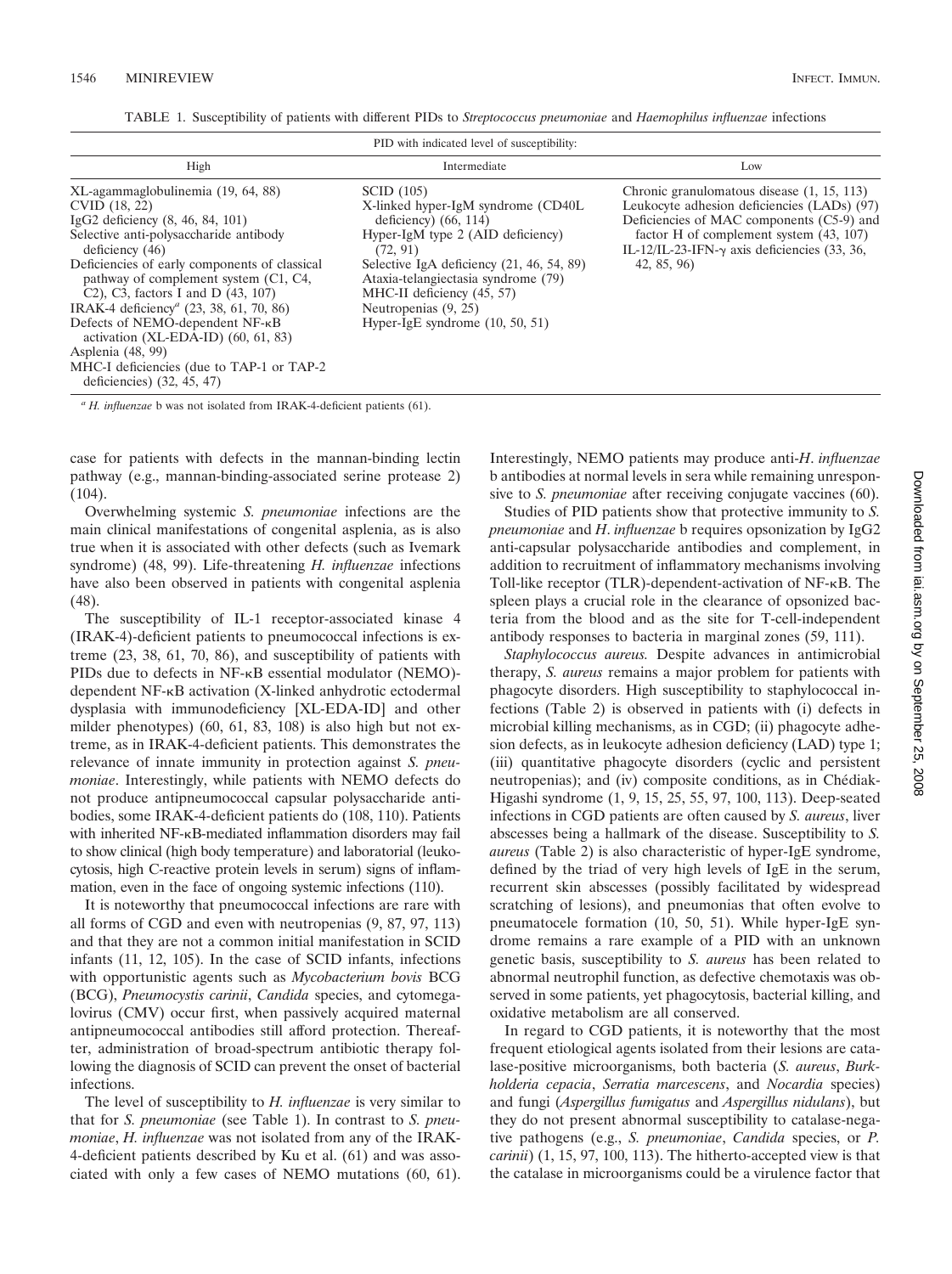TABLE 2. Susceptibility of patients with different PIDs to *Staphylococcus aureus* infections

| PID with indicated level of susceptibility:                                                                                                                                                                                                                                                                         |                                                                                                                                                                                                                 |                                                                                                                           |  |
|---------------------------------------------------------------------------------------------------------------------------------------------------------------------------------------------------------------------------------------------------------------------------------------------------------------------|-----------------------------------------------------------------------------------------------------------------------------------------------------------------------------------------------------------------|---------------------------------------------------------------------------------------------------------------------------|--|
| High                                                                                                                                                                                                                                                                                                                | Intermediate                                                                                                                                                                                                    | Low                                                                                                                       |  |
| Hyper-IgE syndrome $(10, 50, 51, 65)$<br>Chronic granulomatous disease (1, 15, 113)<br>Neutropenias (9, 25)<br>Leukocyte adhesion deficiencies (LADs) (97)<br>Chédiak-Higashi syndrome (55)<br>IRAK-4 deficiency (61, 86)<br>XL- and AR-agammaglobulinemia (19, 40,<br>52, 64, 67, 88)<br>IPEX syndrome $(80, 112)$ | SCID (105)<br>Defects of NEMO-dependent NF- <sub>K</sub> B activation<br>$(EDA-ID)$ $(60, 61, 83)$<br>XL-hyper-IgM (CD40L deficiency) (66, 114)<br>MHC-II deficiency (45, 57)<br>Wiskott-Aldrich syndrome (106) | Complement deficiencies (43, 107)<br>Asplenia (48, 99)<br>IL-12/IL-23-IFN- $\gamma$ axis deficiencies<br>(33, 36, 42, 96) |  |

further impairs defective microbial killing of CGD cells. However, recent experimental data suggest that the critical defect in CGD patients is a failure to activate phagocyte granular proteases and that generation of reactive oxygen species and myeloperoxidase activity are not by themselves sufficient to kill engulfed microorganisms (93). Thus, the role of microbial catalase as a virulence factor within phagolysosomes is still a controversial issue meriting further investigation with humans.

*S. aureus* is a frequently occurring pathogen for patients with IRAK-4 deficiencies (26, 61) but has rarely been isolated from patients with XL-EDA-ID associated with NEMO defects (60, 61, 83).

Somewhat surprisingly, *S. aureus* and *Pseudomonas aeruginosa* are among the etiological agents most frequently isolated from XL-agammaglobulinemia patients (19, 64, 65, 88). Although episodes of neutropenia are not rare in either XLor autosomal recessive (AR)-agammaglobulinemic patients, there is no clear association between low neutrophil counts and *S. aureus* or *Pseudomonas* species infections (40, 52, 64, 67). These findings demonstrate that specific antibodies are relevant for protection against *S. aureus* and *Pseudomonas* species, in addition to the crucial role of neutrophil activation by the TLR-IL-1/IRAK-4/NEMO pathway. Antibodies may contribute to resistance by neutralizing bacterial exotoxins or exoenzymes that are highly destructive for tissues, as seen in scalded-skin syndrome. Antibodies may also act by opsonization, as the presence of a polysaccharide capsule in most *S. aureus* isolates could require antibodies for opsonization.

Staphylococcal species (and enterococci) have been described as frequent causes of septicemia and death in infants with an immune dysregulation, polyendocrinopathy, enteropathy X-linked (IPEX) syndrome, due to mutations in the Foxp3 gene (80, 112). Foxp3 is essential for the development of regulatory T cells. Since most IPEX patients present conserved neutrophil counts, immunoglobulin levels, and antibody production capacity, it is unclear whether high susceptibility results directly from the genetic defect or is secondary to the very frequent skin and gut lesions or even to immunosuppressive therapy. On the other hand, it is striking that staphylococcal infections are frequent and severe with two PIDs in which deficits of regulatory T cells are either demonstrated (IPEX) or suspected (hyper-IgE syndrome). This has also been a frequent finding with scurfy mice (J. Demengeot, personal communication), but a putative protective effect of a "suppressor" cell type will remain paradoxical as long as the respective molecular basis is not established.

*Neisseria meningitidis.* High susceptibility to *N. meningitidis* is a very peculiar manifestation and is usually the only clinical problem of patients with deficiencies of the membrane attack complex (MAC; C5 to C9 components of the complement system) (43, 107). MAC-deficient patients have an estimated 5,000- to 10,000-fold-greater risk of contracting meningococcal disease than controls, and 50 to 60% actually suffer recurrent episodes (44). Systemic *N. gonorrhoeae* infections in C6- and C8-deficient individuals have been sporadically described. Surprisingly, susceptibility to *Neisseria* species is selective, and these patients are not particularly prone to other infections. Complement-dependent bacteriolysis is thus critical for defense against *Neisseria* species, while it is likely a redundant mechanism in protection against other microbes, including gram-negative bacteria that are lysed by complement in vitro. Patients with properdin deficiencies also present high susceptibility to meningococcal infections, and *Neisseria* species infections in patients with deficiencies of C3 and the alternative pathway (factors D, H, and I) have been described (43, 107). In contrast, patients with deficiencies of the early components of the classical pathway (C1q, C1r/C1s, C4, and C2) do not present particular susceptibility to *Neisseria* species.

Recently, Smirnova et al. (102), studying a large group of patients with meningococcal disease, found a strong association with rare heterozygous missense mutations of TLR4 (Tolllike receptor 4), but only one case of *N. meningitidis* infection was found among 13 IRAK-4 deficient patients, in agreement with the fact that TLR4 activation involves intracellular signaling pathways other than IRAK-4 (61).

## **SUSCEPTIBILITY TO INTRACELLULAR BACTERIAL INFECTIONS**

As shown in Table 3, few PIDs impart susceptibility to mycobacteria, but patients with mycobacterial infections characteristically develop severe, disseminated, sometimes lifethreatening diseases, even with low-virulence strains such as BCG and environmental nontuberculous mycobacteria (NTM) (1, 11, 12, 15, 33, 63, 94, 96, 97, 103, 105). There are differences in susceptibility to mycobacteria with different PIDs. In patients with IL-12/IL-23-IFN- $\gamma$  axis defects, BCG and NTM are the most frequently identified, but there are also reports of *Mycobacterium tuberculosis* infections in this group (14, 33, 36, 42, 85, 96). In CGD, BCG and *M. tuberculosis* have been isolated from patients living in areas where these diseases are endemic (1, 15, 63, 65, 74), whereas BCG has been the pre-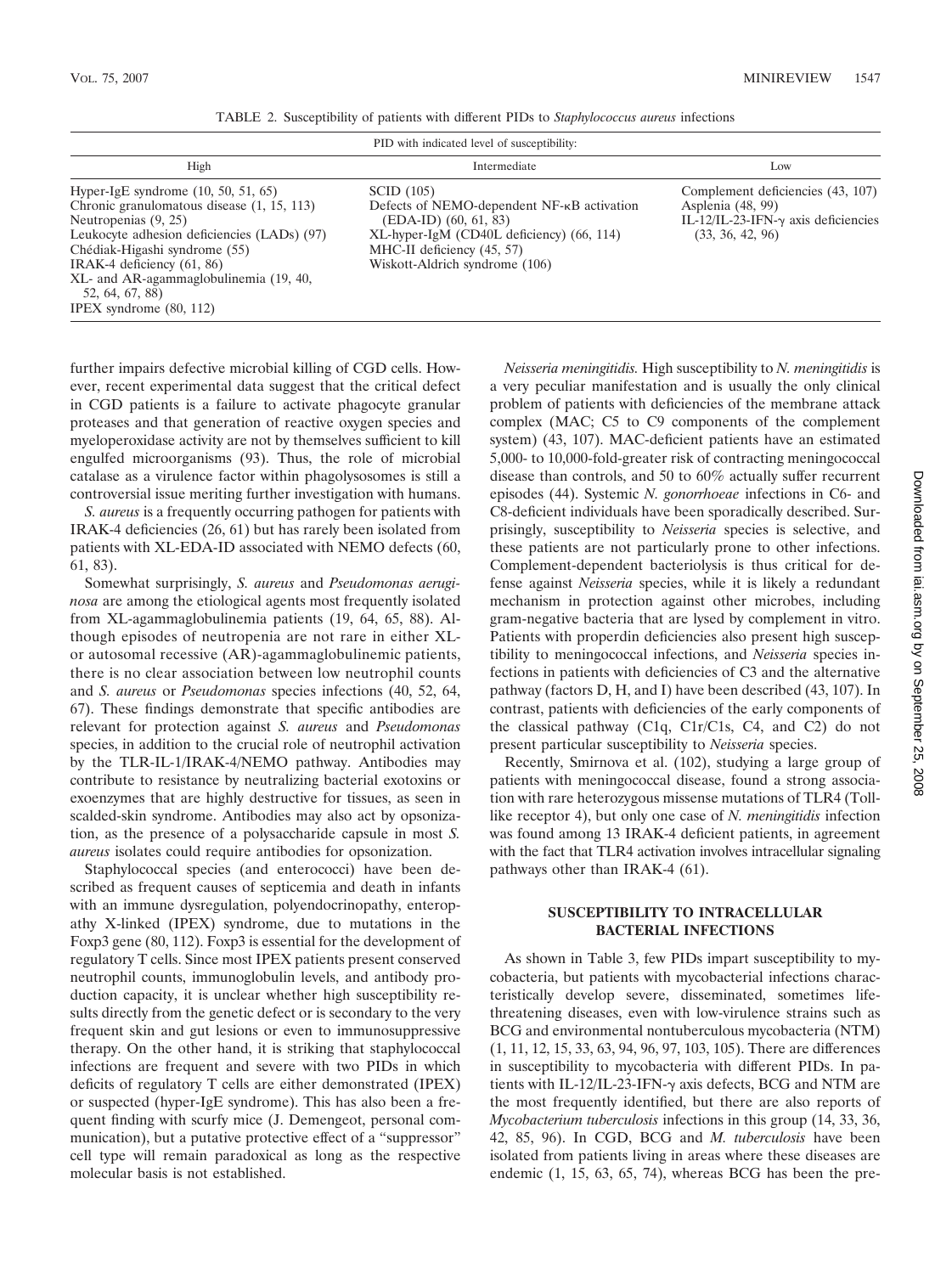TABLE 3. Susceptibility of patients with different PIDs to mycobacterial infections

| PID with indicated level of susceptibility:                                                                                                                                                                                                                                                                                                                                |                                                          |                                                                                                                                                                                                                                                                                                 |  |
|----------------------------------------------------------------------------------------------------------------------------------------------------------------------------------------------------------------------------------------------------------------------------------------------------------------------------------------------------------------------------|----------------------------------------------------------|-------------------------------------------------------------------------------------------------------------------------------------------------------------------------------------------------------------------------------------------------------------------------------------------------|--|
| High                                                                                                                                                                                                                                                                                                                                                                       | Intermediate                                             | Low                                                                                                                                                                                                                                                                                             |  |
| Defects of IL-12/IL-23-IFN- $\gamma$ axis <sup><i>a,b,c</i></sup> (14, 33, 36,<br>42, 85, 96<br>All SCID types <sup><math>a</math></sup> (11, 12, 105)<br>Idiopathic CD4 lymphocytopenia <sup>b</sup> (103)<br>Defects of NEMO-dependent NF- <sub>K</sub> B activation<br>$(X-EDA-ID)^{b}$ (83)<br>Chronic granulomatous disease <sup><i>a,c</i></sup> (1, 15, 63, 65, 74) | X-linked hyper-IgM syndrome (CD40L)<br>deficiency $(66)$ | Predominantly antibody deficiencies (19, 21,<br>22, 64, 67, 72, 91)<br>Complement deficiencies (43, 107)<br>Neutropenias (9, 25)<br>Leukocyte adhesion deficiencies (LADs) (97)<br>MHC-I deficiencies (32, 47, 69, 73, 119)<br>IRAK-4 deficiency (23, 38, 61, 70, 86, 110)<br>Asplenia (48, 99) |  |

*<sup>a</sup>* The most frequently isolated mycobacterium with this PID was BCG.

*<sup>b</sup>* The most frequently isolated mycobacterium with this PID was NTM.

*<sup>c</sup>* The most frequently isolated mycobacterium with this PID was *M. tuberculosis*.

dominant mycobacterium isolated from SCID patients (11, 12, 105) and NTM is the most common in children affected by NEMO defects (83) and idiopathic CD4 lymphocytopenia (45, 103). These differences may result from both different degrees of exposure and distinct defective resistance mechanisms.

Defects in the IL-12/IL-23–IFN- $\gamma$  axis, grouped as Mendelian susceptibility to mycobacteria disease, are characterized by selective susceptibility to mycobacteria and *Salmonella* species. They include, in order of frequency, defects of (i)  $IFN-\gamma R1$ , which binds IFN- $\gamma$  onto macrophages; (ii) IFN- $\gamma$ R2, the signaling chain of the same receptor; (iii) the common p40 subunit of IL-12 and IL-23; (iv) the common  $\beta$ 1 receptor subunit of IL-12 and IL-23; and (v) the signal transducer and activator of transcription 1 (STAT-1) (33, 42, 85, 96). In addition to disseminated BCG infections, the two known unrelated homozygous patients with STAT-1 defects are prone to viral infections, certainly due to defects of the IFN- $\alpha$  and IFN- $\beta$ signaling pathways, as discussed below (36).

Patients with all types of SCID are very susceptible to BCG, disseminated disease being observed in approximately onethird of vaccinated children (11, 12, 94, 105). Thus, the practice of compulsory administration of BCG early in life, as performed in many countries, represents a relevant risk for these infants.

Patients with three other PIDs also show marked susceptibility to NTM, *Mycobacterium avium* in particular, but not to BCG. They are idiopathic CD4 lymphocytopenia (103), XL-EDA-ID, and NEMO hypomorphic mutations (61, 83), the latter two result in inability to produce IL-12 and tumor necrosis factor alpha in response to CD40L signaling (96, 108).

Mycobacterial infections are rare among American CGD patients (113) but occur frequently in countries where there is a high prevalence of tuberculosis and where BCG is compulsory. A high proportion of CGD patients from Iran, Hong Kong, and Taiwan had severe recurrent *M. tuberculosis* and BGC infections (63, 65, 74). Brazilian CGD patients are also highly susceptible to BCG, although no case of tuberculosis has been identified (1, 15).

These observations indicate that protective immunity to mycobacteria relies on the IL-12/IL-23-IFN- $\gamma$  axis, possibly mediated by enhanced respiratory burst and intracellular killing in phagocytes following the production of IFN- $\gamma$  by CD4<sup>+</sup> T lymphocytes in response to IL-12/IL-23 secreted by infected macrophages, processes that are known to involve NF- $\kappa$ B signaling.

## **SUSCEPTIBILITY TO FUNGAL INFECTIONS**

Levels of susceptibility of PID patients to fungi are shown in Tables 4 and 5. *Candida* species and *P. carinii* are the most common fungi that infect pediatric patients, as they colonize infants early in life. In contrast, exposure to environmental *Aspergillus* species, *Histoplasma* species, and *Cryptococcus neoformans* occurs later in life and is more sporadic.

Infants with SCID are very susceptible to fungal infections, oral candidiasis and *P. carinii* interstitial pneumonia being the

TABLE 4. Susceptibility of patients with different PIDs to *Pneumocystis carinii* infections

| PID with indicated level of susceptibility:                                                                                                                                                                                                             |                                                                                                                                                        |                                                                                                                                                                                                                                                                                                                                                                                                                                                                                                  |  |
|---------------------------------------------------------------------------------------------------------------------------------------------------------------------------------------------------------------------------------------------------------|--------------------------------------------------------------------------------------------------------------------------------------------------------|--------------------------------------------------------------------------------------------------------------------------------------------------------------------------------------------------------------------------------------------------------------------------------------------------------------------------------------------------------------------------------------------------------------------------------------------------------------------------------------------------|--|
| High                                                                                                                                                                                                                                                    | Intermediate                                                                                                                                           | Low                                                                                                                                                                                                                                                                                                                                                                                                                                                                                              |  |
| All SCID types (11, 12, 105)<br>MHC-II deficiency (45, 57)<br>ZAP 70 deficiency $(37, 45)$<br>Idiopathic CD4 lymphocytopenia (45, 103)<br>X-linked hyper-IgM syndrome (CD40L<br>deficiency) (65, 66, 114)<br>AR-hyper-IgM type 3 (CD40 deficiency) (68) | XL agammaglobulinemia (19, 64, 88)<br>CVID(22)<br>Wiskott-Aldrich syndrome (106)<br>XL-EDA-ID (NEMO defects) (61, 83)<br>Hyper-IgE syndrome $(50, 51)$ | Predominantly antibody deficiencies (except some)<br>cases of XLA and CVID) (21, 46, 84, 91, 101)<br>MHC-I deficiencies (TAP-1and TAP-2 defects) (32,<br>47, 69, 73, 119)<br>Complement deficiencies (43, 107)<br>IL-12/IL-23-IFN- $\gamma$ axis deficiencies (33, 36, 42, 85)<br>Neutropenias (9, 25)<br>Chronic granulomatous disease (1, 15, 113)<br>Chédiak-Higashi syndrome (55)<br>IRAK-4 deficiency (23, 38, 61, 70, 86, 110)<br>Ataxia-telangiectasia syndrome (79)<br>Asplenia (48, 99) |  |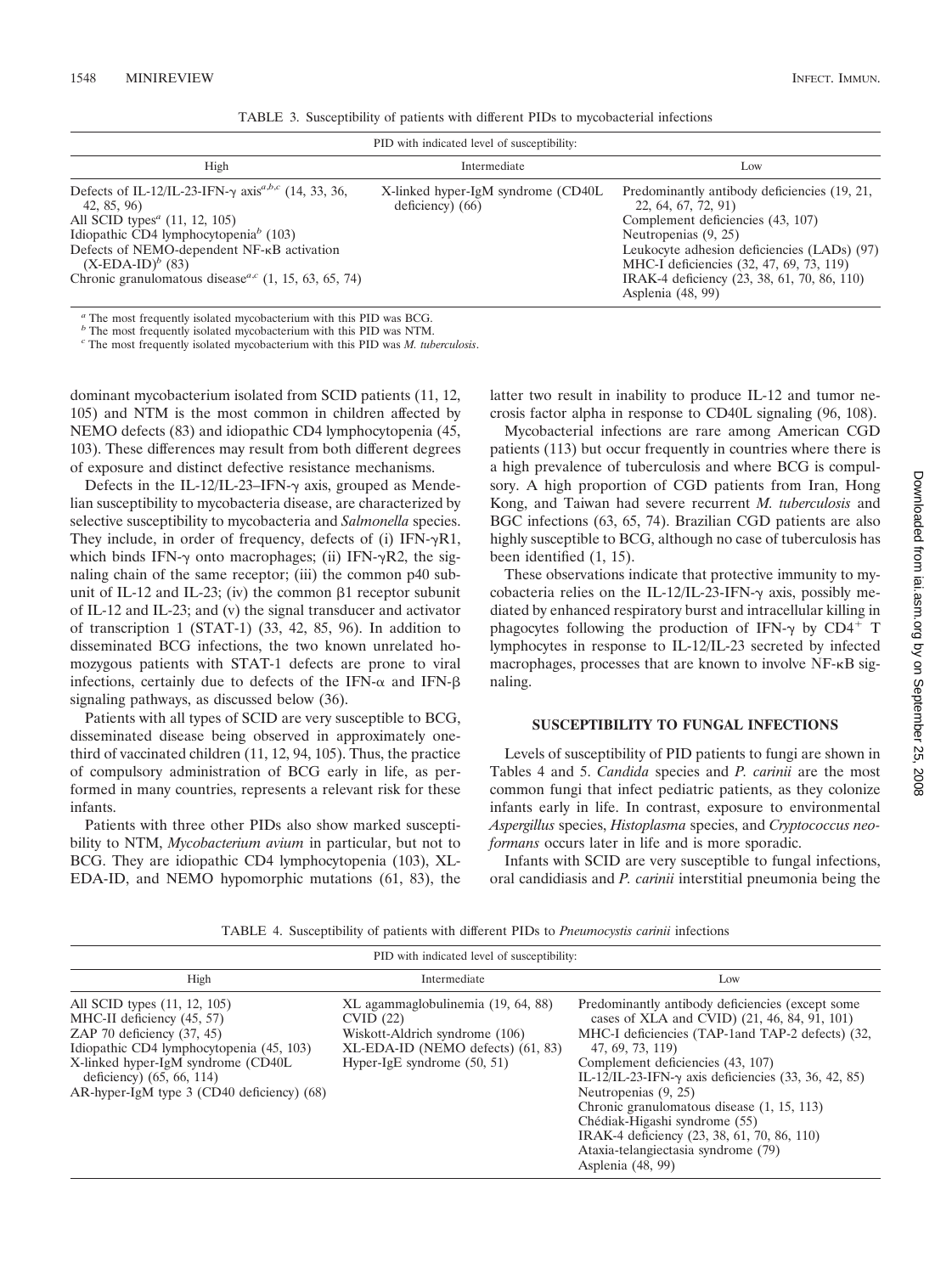TABLE 5. Reported clinical associations between PIDs and different fungal infections

| PID associated with indicated fungus:                                                                                                                                                                                                                                                                                                      |                                                                                                                                                                                           |                                                                       |                                                                                                                                                                                                                       |
|--------------------------------------------------------------------------------------------------------------------------------------------------------------------------------------------------------------------------------------------------------------------------------------------------------------------------------------------|-------------------------------------------------------------------------------------------------------------------------------------------------------------------------------------------|-----------------------------------------------------------------------|-----------------------------------------------------------------------------------------------------------------------------------------------------------------------------------------------------------------------|
| Candida                                                                                                                                                                                                                                                                                                                                    | Aspergillus fumigatus                                                                                                                                                                     | Cryptococcus neoformans                                               | Histoplasma capsulatum                                                                                                                                                                                                |
| APECED(2, 6)<br>Other forms of chronic mucocutaneous<br>candidiasis (45)<br>Hyper-IgE syndrome $(10, 50, 65)$<br>SCID (11, 12, 105)<br>MHC-II deficiency (57)<br>Idiopathic CD4 lymphocytopenia (103)<br>XL-EDA-ID (defects of NEMO) (60, 83)<br>Myeloperoxidase deficiency in diabetic<br>patients (97)<br>Wiskott-Aldrich syndrome (106) | Chronic granulomatous disease<br>(3, 15, 113)<br>Hyper-IgE syndrome $(3, 50)$<br>$SCIDa$ (117)<br>Leukocyte adhesion deficiencies<br>$(LADs)$ (97)<br>Idiopathic CD4 lymphocytopenia (45) | Idiopathic CD4 lymphocytopenia (103)<br>Hyper-IgE syndrome $(10, 50)$ | Idiopathic CD4 lymphocytopenia (103)<br>XL hyper-IgM syndrome (CD40L<br>deficiency) (114)<br>Hyper-IgE syndrome $(50)$<br>Autosomal dominant form of IFN- $\gamma$<br>receptor 1 deficiency <sup><i>a</i></sup> (118) |

*<sup>a</sup>* Only one case has been reported.

most frequently diagnosed (11, 105). No significant differences in susceptibility to infections are reported with the various SCID types, all characterized by severely reduced numbers or absence of functional T cells and usually classified according to lymphocyte phenotype: (i)  $T^{-}B^{+}NK^{-}$  (X-linked  $\gamma$  chain, Janus kinase 3 [JAK-3], and CD45 deficiencies), (ii)  $T^-B^+NK^+$ (IL-7R $\alpha$  and CD3 $\delta$  deficiencies), (iii) T<sup>-</sup>B<sup>-</sup>NK<sup>+</sup> (recombination activating gene 1 [RAG-1] and RAG-2 deficiencies, Omenn's syndrome, and *Artemis* defects), and (iv)  $T<sup>-</sup>B<sup>-</sup>NK<sup>-</sup>$ (adenosine deaminase deficiency and reticular dysgenesis) (11, 45, 77, 105). Patients with ZAP-70 (zeta-associated protein-70) deficiency (decreased CD8, normal numbers of functionally deficient CD4) also frequently suffer from *P. carinii* and *Candida* species infections (37, 45). Although not included in the SCID group, patients with major histocompatibility complex class II (MHC-II) deficiencies ("bare lymphocyte syndrome," characterized by defective expression of HLA class II, variable reduction of HLA class I expression, decreased levels of CD4 cells, and normal/elevated levels of  $CD8<sup>+</sup>$  cells) are also highly susceptible to *P. carinii* pneumonia (45, 57), while idiopathic CD4 lymphocytopenia imparts elevated susceptibility to fungal infections (45, 103) (Tables 4 and 5).

Patients with either CD40L (X-linked or type 1 hyper-IgM syndrome) or CD40 (type 3 hyper-IgM syndrome) defects are very prone to *P. carinii* pneumonia (66, 68, 114), but patients with hyper-IgM syndrome type 2 (AID mutations) show normal resistance to all fungi, as expected (72, 91).

Recent reports described patients with defects of the IL-12- IL-23-IFN- $\gamma$  axis with disseminated fungal infections. An autosomal dominant form of IFN- $\gamma$  receptor 1 deficiency (118) and a homozygous missense mutation in the gene encoding IL-12/IL-23R1 (29) presented recurrent disseminated *Histoplasma capsulatum* osteomyelitis and a severe form of *Paracoccidioides brasiliensis* infection, respectively. These cases suggest a causal link between mycosis and the defect of the IL-12/IL-23-IFN- $\gamma$  axis, reinforcing the notion that the spectrum of susceptibility in such patients is broader than originally described.

These data highlight the pivotal function of  $CD4^+$  T lymphocytes in protection against *P. carinii* and other fungal infections, thus confirming observations of patients with human immunodeficiency virus infection, and indicate a critical role of CD40-CD40L interactions in the mechanisms of immunity. This contrasts with the generally conserved resistance to *P.*

*carinii* and other fungi in severe phagocytic defects, with the notable exception of catalase-producing *Aspergillus* species. In addition, defects of the IL-12/IL-23-IFN- $\gamma$  axis are conspicuous by their lack of marked susceptibility to fungus infections. In other words, it is very surprising that resistance to intracellular infections shows such a great disparity in mechanisms, as seen by the relative incidence of *Pneumocystis* or *Mycobacteria* species infections with several PIDs.

The mechanisms responsible for the selective susceptibility to *Candida* species of patients with APECED (autoimmune polyendocrinopathy, candidiasis, ectodermal dystrophy) due to *AIRE* (autoimmune regulator gene) mutations and with as-yetuncharacterized diseases such as chronic mucocutaneous candidiasis and hyper-IgE syndrome, are not fully understood (2, 6, 45, 50, 51). Interestingly, however, as discussed above for *S. aureus*, defects of regulatory T cells are suspected in these conditions.

Patients with both X-linked and AR forms of chronic granulomatous disease are typically susceptible to *Aspergillus* species infections (Table 5) (3, 97, 113). *Aspergillus* species, together with *S. aureus*, *B. cepacia*, *Serratia* species, and *Nocardia* species, are responsible for the overwhelming majority of infections in CGD patients, *Aspergillus* species being the most common isolate from patients with pneumonia and the leading cause of mortality in these patients (113). Surprisingly, CGD patients are resistant to *P. carinii* infections (Table 4) (1, 15, 97, 113).

#### **SUSCEPTIBILITY TO VIRAL INFECTIONS**

The first and most striking observation concerning the frequency and severity of viral infections in PID patients (Table 6) is the consistent absence of susceptibility in patients with seriously compromised systems of MHC-I/cytolytic CD8<sup>+</sup> T cells. This contrasts with classical observations of murine models (120) which demonstrate that antiviral defense is ensured by class I-restricted  $CD8<sup>+</sup>$  T cells. Thus, patients with low levels of expression of MHC-I molecules (transporters associated with antigen processing 1 [TAP-1], TAP-2, and tapasin deficiencies) (47, 69, 73, 115, 119), as well as those with low numbers of cytotoxic  $CD8^+$   $\alpha\beta$  T cells (inherited CD8 deficiency) (28), are not particularly susceptible to viral diseases. Equally surprising, patients with either TAP deficiencies or familial CD8 deficiency due to a mutation in the  $CD8\alpha$  gene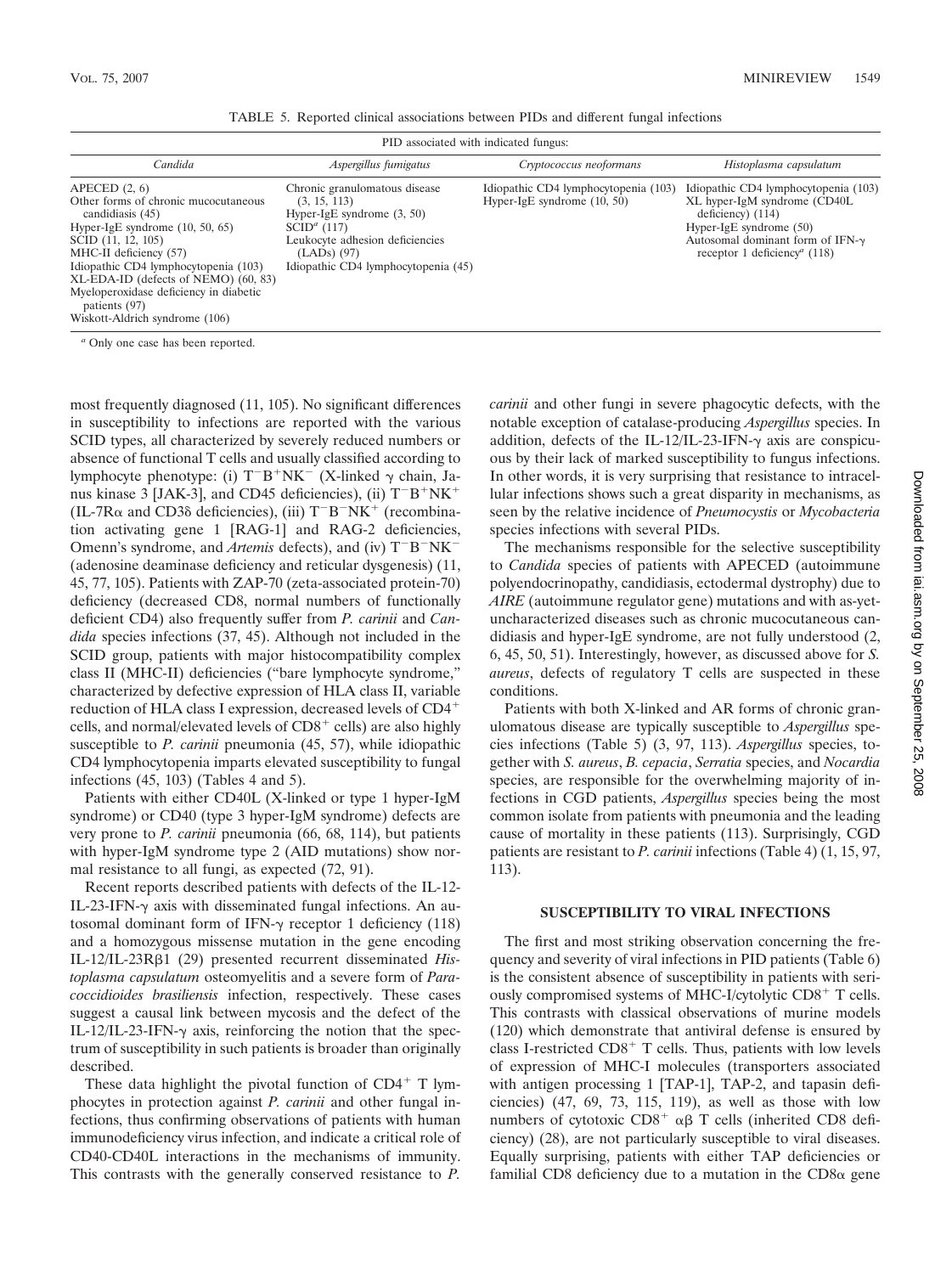TABLE 6. Susceptibility of patients with different PIDs to viral infections

| PID with indicated level of susceptibility:                                                                                                                                                                                                                                                                                                                                                                                                                                                                                                   |                                                                                                                                                                                                                |                                                                                                                                                                                                                                                                                                                                                                                                                                                                                                                                                     |  |
|-----------------------------------------------------------------------------------------------------------------------------------------------------------------------------------------------------------------------------------------------------------------------------------------------------------------------------------------------------------------------------------------------------------------------------------------------------------------------------------------------------------------------------------------------|----------------------------------------------------------------------------------------------------------------------------------------------------------------------------------------------------------------|-----------------------------------------------------------------------------------------------------------------------------------------------------------------------------------------------------------------------------------------------------------------------------------------------------------------------------------------------------------------------------------------------------------------------------------------------------------------------------------------------------------------------------------------------------|--|
| High                                                                                                                                                                                                                                                                                                                                                                                                                                                                                                                                          | Intermediate                                                                                                                                                                                                   | Low                                                                                                                                                                                                                                                                                                                                                                                                                                                                                                                                                 |  |
| All forms of SCID (11, 12, 24, 49, 90, 105)<br>MHC-II deficiency (57)<br>Idiopathic CD4 lymphocytopenia (45, 103)<br>Selective NK-cell deficiency (7, 39, 82)<br>Complete STAT-1 deficiency (homozygous<br>patients) $(36)$<br>ALPS (due to caspase 8 deficiency) <sup>d</sup> (17)<br>$XL$ - and AR-agammaglobulinemia <sup><math>a</math></sup> (64,<br>67, 88<br>WHIM syndrome <sup>b</sup> $(31, 53)$<br>Epidermodysplasia verruciformis <sup>b</sup> (92)<br>X-linked lymphoproliferative syndrome <sup><math>c</math></sup><br>(62, 75) | IFN- $\gamma$ receptor defects (13, 34, 78)<br>X-EDA-ID (NEMO defects) (61, 83)<br>CVID (19, 22)<br>X-linked hyper-IgM syndrome (114)<br>Ataxia-telangiectasia syndrome (79)<br>Wiskott-Aldrich syndrome (106) | MHC-I deficiencies due to TAP-1 and TAP-2 defects<br>(32, 47, 69, 73, 119)<br>MHC-I deficiency due to tapasin defect <sup>d</sup> (115)<br>$CD8+$ cell deficiency <sup>d</sup> (28)<br>Perforin deficiency (41, 71)<br>ALPS (due to Fas, FasL, and caspase 10 defects) (4, 81)<br>IL-12/IL-23 deficiencies $(42, 78, 85)$<br>IRAK-4 deficiency (23, 38, 61, 70, 86, 110, 116)<br>Chronic granulomatous disease (1, 15, 113)<br>Neutropenias (25, 97)<br>Hyper-IgE syndrome $(10, 50, 51)$<br>Complement deficiencies (43, 107)<br>Asplenia (48, 99) |  |

*<sup>a</sup>* Patients with these PIDs are characteristically susceptible to enteroviruses.

*b* Patients with this PID are characteristically susceptible to human papillomavirus.

*<sup>c</sup>* Patients with this PID are characteristically susceptible to EBV.

*<sup>d</sup>* Only one case or family has been reported.

present a striking homogeneity of clinical manifestations: recurrent sinopulmonary infections with extracellular bacteria (*H. influenzae*, *S. pneumoniae*, *S. aureus*, *P. aeruginosa*, and *Klebsiella* species), which evolve to bronchiectases (28, 32, 45, 47). Serology positive for a variety of common pathogenic viruses clearly indicated that these patients had contact with viruses, as expected for most herpesviruses that are usually contracted early in life, such as cytomegalovirus, herpes simplex virus (HSV), and varicella virus (32). Their serology was also positive for live-vaccine viruses, such as polioviruses, measles, and mumps. While a respiratory viral infection might have preceded bacterial disease, as in patients with antibody deficiencies, it remains surprising that the clinical manifestations of MHC-I/CD8 deficiencies resemble those of humoral deficiencies (28, 32, 65, 69, 119).

Along the same lines, perforin defects do not seem to impart increased susceptibility to viral infections (41, 71). Perforin deficiency is detected in about 30% of children with familial hemophagocytic lymphohistiocytosis, a severe and often fatal disease characterized by overwhelming activation and proliferation of T cells (resulting in wide-spread infiltrates), activation of macrophages, and high levels of IL-1, tumor necrosis factor alpha, IFN- $\gamma$ , and Il-6 in the blood, with multiple deleterious effects (41). The disease seems to result from "uncontrolled" lymphocyte proliferation, possibly in response to a pathogen (41, 56, 71). Although viral infections (CMV, respiratory syncytial virus, other respiratory viruses, and enteroviruses) have been associated with the onset of the disease, the same has been described for *Klebsiellae* species and *Plasmodium falciparum* (41). Increased susceptibility to viral infections has not been described with other defects in cytolytic activity; patients with ALPS (autoimmune lymphoproliferative syndrome), a less-severe perturbation of lymphocyte homeostasis associated with Fas, FasL, and caspase-10 defects, show no increased susceptibility to any infection (4, 81). In contrast, two ALPS patients carrying caspase-8 mutations had severe mucocutaneous herpes simplex virus infections (17).

It is also somewhat surprising that PID patients with IL-12/ IL-23 defects do not seem more susceptible to viruses (42, 78,

85, 96), while IFN- $\gamma$ R-deficient patients show only a moderate incidence of viral infections (13, 34, 78). In contrast, patients with homozygous mutations in STAT-1 (and STAT-5) are highly vulnerable to viruses, seemingly as a consequence of impaired responses to type I IFN (35, 36, 58). Again in contrast to murine models (109), in humans the antiviral role of IFN- $\gamma$ seems to be redundant (except perhaps against CMV and human herpesvirus 8) (13, 34, 78), IL-12 being entirely redundant, since patients with IL-12Rß1 and IL-12p40 subunit deficiencies do not present abnormal susceptibilities to viral infections (42, 78, 85).

Highly increased susceptibility to often-fatal viral infections is instead seen in all PID patients with compromised CD4 T-cell/MHC-II functions. Thus, as seen in Table 6, all SCID patients are very susceptible to viruses, mainly those of the herpesvirus group (CMV, Epstein-Barr virus [EBV], and varicella-zoster virus [VZV]), but also to respiratory syncytial virus, parainfluenza virus type 3, adenovirus, and enteroviruses (11, 12, 24, 49, 90, 105). Interestingly, extreme susceptibility to viral infections is similar with all forms of SCID, with or without NK cells, and is also characteristic of patients with defective MHC-II expression (persistent CMV, enterovirus, adenovirus, and herpes simplex virus infections, in order of frequency), which caused bronchopulmonary infections, meningoencephalitis, diarrhea, hepatitis, and all the early deaths (11, 57, 105). Similarly, patients with idiopathic CD4 lymphocytopenia are also vulnerable to viruses, severe zoster infections being the most frequent among affected adults (45, 103). The clinical phenotype of ZAP-70 deficiency also shows the relevance of a conserved CD4<sup>+</sup> T-cell function in viral defense. Thus, while as seen above,  $CD8<sup>+</sup>$  T-cell-deficient patients do not show particular susceptibility to viruses, those with ZAP-70 mutations, harboring functionally deficient  $CD4^+$  T cells, present high susceptibility to viruses early in life, as do other SCID patients (37, 45, 76).

Viral susceptibility is typically seen in patients with agammaand hypogammaglobulinemia, particularly to viruses that enter by the gastrointestinal tract and disseminate hematogenously (18, 64, 67, 88). High incidence and severity of enteroviral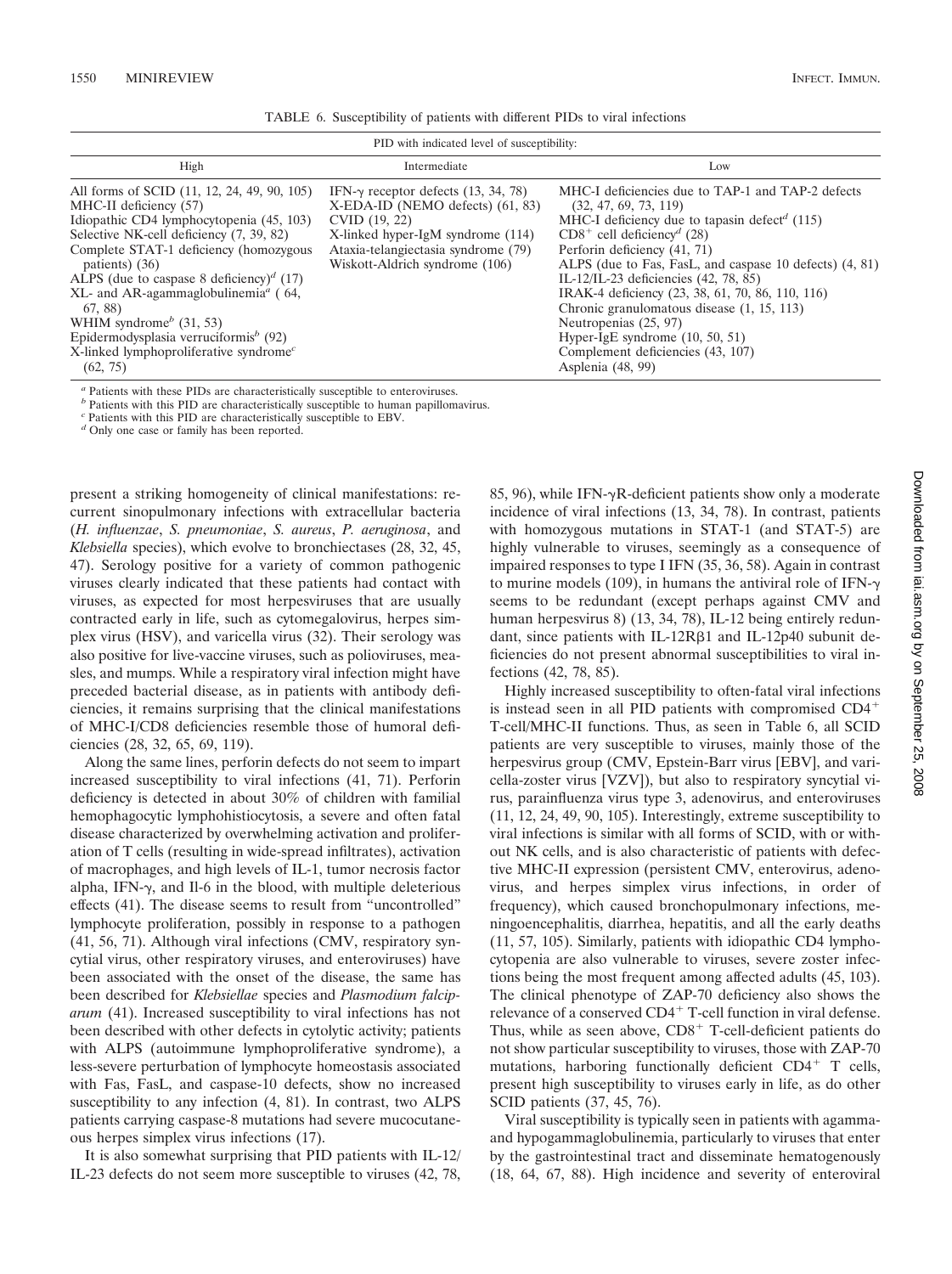diseases has been reported for patients with X-linked agammaglobulinemia and AR-agammaglobulinemia due to defects in the  $\mu$  heavy-chain gene, chronic viral meningoencephalitis being the most severe complication (64, 67, 88). These patients are also at risk for developing vaccine-associated poliomyelitis paralysis after live oral poliovirus vaccination (64, 88). Enteroviral meningoencephalitis has also been described as a complication for X-linked hyper-IgM patients (20, 114). Overtly abnormal susceptibility to enteroviral infections has not been described for either selective IgA deficiency or for patients with hyper-IgM syndrome due to AID deficiency (16, 21, 72, 89, 91). This is quite surprising, given the fact that AID-deficient patients lack affinity maturation mechanisms, suggesting that "germ line" antibodies are sufficient to ensure normal antiviral defense.

Equally unexpected is the observation that IRAK-4-deficient patients are not abnormally susceptible to viruses or other intracellular pathogens (23, 38, 61, 70, 86, 116). Intact resistance is possibly due to conserved IFN- $\alpha$  and IFN- $\beta$  responses, which might be ensured by IRAK-4-independent activation through TLR-3 or TLR-4 and/or by TLR-independent mechanisms (116). In contrast, NEMO-deficient patients resemble those with combined immunodeficiencies, presenting high susceptibilities to HSV, CMV, and papillomavirus infections and to extracellular bacteria, mycobacteria, and *P. carinii* (61, 83). This is likely due to the defective NK function (but with normal counts and phenotype) that was observed in all patients tested (83), as there is evidence for a critical involvement of NEMO and NF- $\kappa$ B signaling pathways in NK-cell function and for the role of NK cells in antiviral protection. While extremely rare and not fully recognized yet as PIDs (77), selective NK deficiencies have been described; overall, recurrent life-threatening herpesvirus infections (VZV, CMV, and HSV) were the paramount manifestations (7, 39, 82), as was the case with a distinct, mixed defect of NK cells with low  $CD8<sup>+</sup>$  T-cell and neutrophil counts (5) and in individuals homozygous for a polymorphism of FcyRIIIa that is expressed in NK cells and neutrophils (27, 30). While these observations indicate that NK cells are critical in resistance to viruses of the herpes group (82), high susceptibility to viral infections is scored for all SCID types, irrespective of normal numbers of NK cells (IL-7R deficiencies, CD38 deficiency, and RAG-1 and RAG-2 deficiencies) or low numbers of NK cells (X-linked  $\gamma$ -chain defects, JAK-3 deficiency, and adenosine deaminase deficiency) (11, 24, 49, 90, 105). MHC-II-deficient patients, who present normal NK cell numbers, are also very susceptible to several viral infections (11).

There are some examples of PID patients with selective susceptibility to viruses, namely to papillomaviruses in patients with epidermodysplasia verruciformis (associated with mutations in *EVER1* and *EVER2*) (92) and WHIM syndrome (warts, hypogammaglobulinemia, infections, myelokatexis, and neutropenia, associated with increased response of the receptor CXCR4 to its ligand, CXCL12) (31, 53) and to EBV in patients with X-linked lymphoproliferative syndrome (62, 75). The pathophysiology of such selective viral susceptibility is not yet fully understood.

In short, the clinical evidence from PID patients provides several challenging lessons on protective antiviral immunity. (i) T-cell-mediated immunity is essential for resistance to viruses.

TABLE 7. Susceptibility of patients with different PIDs to *Protozoa* species infections

| PID associated with indicated <i>Protozoa</i> species:                          |                                                                                    |  |  |
|---------------------------------------------------------------------------------|------------------------------------------------------------------------------------|--|--|
| Giardia lamblia                                                                 | Cryptosporidium parvum                                                             |  |  |
| XL-agammaglobulinemia (64)<br>CVID(22)                                          | X-linked hyper-IgM syndrome (CD40L)<br>deficiency) (65, 66, 95, 114)               |  |  |
| IgA deficiency (54)<br>Hyper-IgM syndrome type 2 (AID<br>deficiency) $(72, 91)$ | Hyper-IgM syndrome type 3 (CD40)<br>deficiency) (68)<br>MHC-II deficiency (57, 95) |  |  |
| X-linked hyper-IgM (CD40L<br>deficiency) (66)                                   |                                                                                    |  |  |
| MHC-II deficiency (57)                                                          |                                                                                    |  |  |
| XL-EDA-ID (NEMO defects) (83)<br>APECED(6)                                      |                                                                                    |  |  |

(ii) Antiviral T-cell resistance is essentially ensured by CD4 MHC-II-dependent cells. (iii) A critical role of  $CD8<sup>+</sup>$  MHC-I-dependent T cells in human antiviral protective immunity is questionable, and this issue needs to be better understood. (iv) Neutralizing antibodies are crucial for preventing hematogenic dissemination of enteroviral infections. (v) Efficient neutralization by antibodies does not seem to require affinity maturation. (vi) The IFN- $\alpha$  and IFN- $\beta$  pathways seem to be crucial for antiviral protection, whereas IFN- $\gamma$  (and IL-12) seems not to be particularly relevant for most viruses in humans. (vii) Selective defects of NK cells impart susceptibility to herpesviruses, but NK cells do not restore normal resistance in CD4 T-cell/MHC-II deficiencies. The question raised by these findings is whether TAP-1-, TAP-2-, and tapasin-dependent presentation of antigens by HLA class I molecules to CD8 cytotoxic lymphocytes is crucial for antiviral protective immunity in humans, as is described for the response to noncytopathic viruses in mice (120). It is possible that CD8 T lymphocytes do not actually play equivalent roles in antiviral immunity in humans and mice or that perhaps humans, naturally outbred and exposed to infectious agents, have more (or additional) redundant mechanisms of protection.

#### **SUSCEPTIBILITY TO PROTOZOA**

The infectious intestinal protozoa most frequently isolated from patients with PIDs are *Giardia lamblia* (19, 64, 72, 88, 91) and *Cryptosporidium parvum*, a frequent cause of chronic diarrhea in patients with combined T- and B-cell defects (Table 7**)**. High susceptibility to *G. lamblia* infections is associated with impaired production of mucosal IgA antibodies, seen in all the antibody-deficient patients (21, 22, 64, 66, 72, 91). Patients with hyper-IgM syndromes due to CD40L/CD40 deficiencies are very prone to *Cryptosporidium* species infections and often develop sclerosing cholangitis in consequence of the infection (66, 68, 95, 114). Increased susceptibility to *Cryptosporidium* species infections and sclerosing cholangitis is also seen in patients with MHC-II deficiencies (57, 95).

Unlike adult patients with acquired immunodeficiencies, pediatric PID patients do not frequently have problems with *Toxoplasma gondii*, even those with T-cell defects (11, 57, 65, 105, 114). One explanation may be the lower exposure of infants and young children to this pathogen, usually transmitted by raw meat and environmental exposure to cat feces. Alternatively, the widespread use of antibiotics in PID pa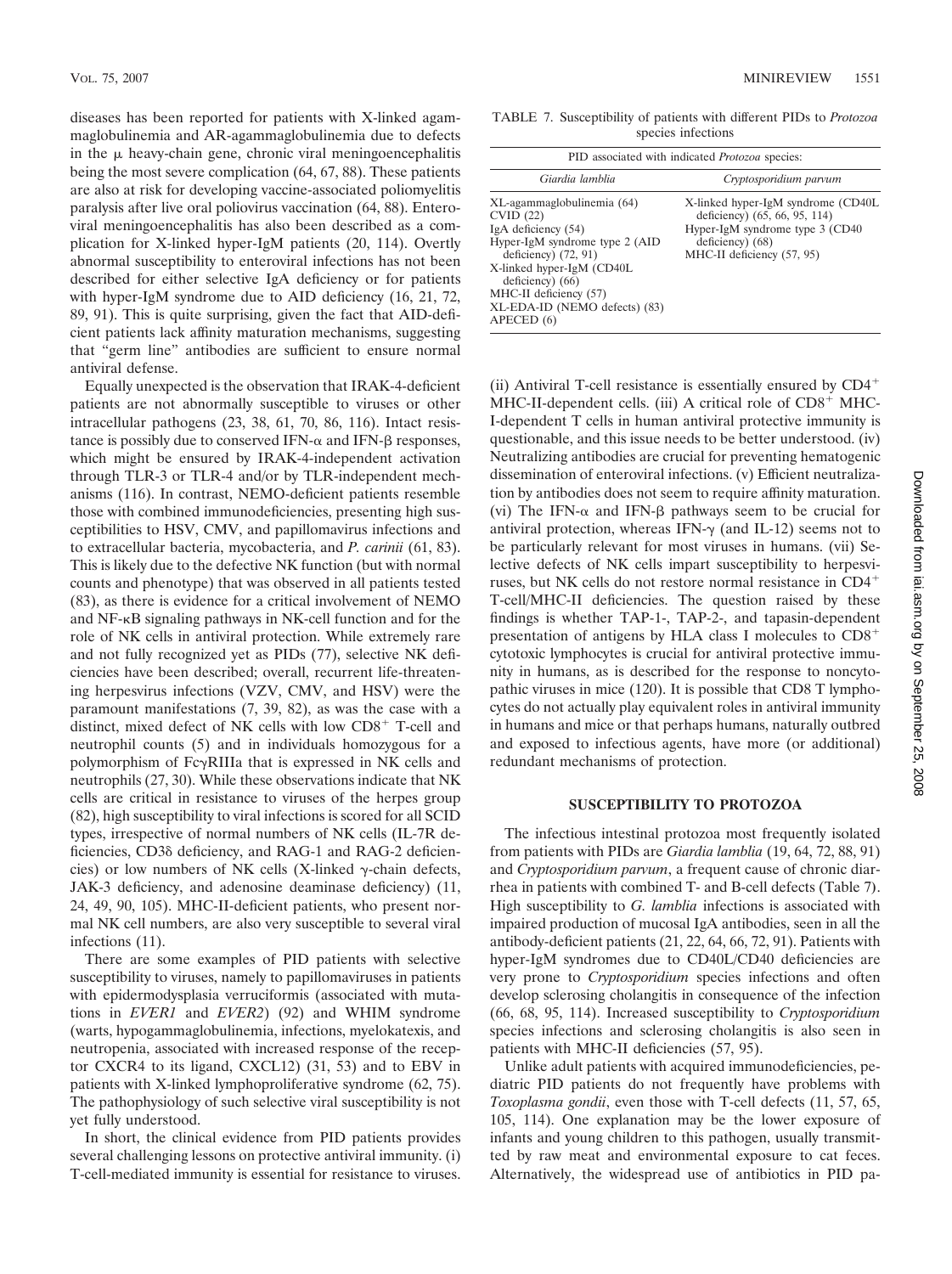tients, mainly trimethoprim-sulfamethoxazole, may well prevent *T. gondii* infections.

#### **FINAL COMMENTS**

We should start with a word of caution. It must be emphasized that some PID patients may have apparent resistance to a given set of infectious agents that is not due to intact immunological competence but to deliberate restriction of exposure to those pathogens. Alternatively, a false impression of conserved resistance may arise from the fact that such patients receive prophylactic or therapeutic broad-spectrum antibiotic coverage as soon as an infectious agent is suspected. This may explain, for instance, the rarity of pneumococcal and some fungal infections in SCID patients and of *Toxoplasma* species infections in PID patients overall.

Our first general conclusion concerns the singularity of host/ pathogen interactions. Despite the great variety of cell types and molecular mechanisms of innate and adaptive immunity participating in anti-infection defense, the susceptibility of groups of PID patients to selective infections shows that, for each pathogen or group of pathogens, there are essential, nonredundant mechanisms of protection. Immune responses are systematically scored in such infections and may even contribute to the overall protection, but not all of these other mechanisms are critical in ensuring immunity.

This review of PID patient characteristics as a whole also reveals many surprises compared to those for current models essentially constructed on observations of mice. Antiviral immunity provides the most challenging differences to current convictions. Thus, few of the critical mechanisms of protection, as identified in experimental mice, seem to be essential for resistance in human beings. This applies, first, to the relevance of MHC-I-restricted  $CD8<sup>+</sup>$  T cells with cytolytic effector functions. Surprisingly, deficits in MHC-I expression and peptide presentation are associated with susceptibility to respiratory infections by extracellular bacteria but not to viruses. An apparently normal resistance to viruses is also seen with CD8 T-cell defects, with humans with perforin mutations suffering, instead, from uncontrolled lymphocyte proliferation (41, 56). Furthermore, if a few conditions suggest a critical role for NK cells in the defense against herpesviruses, others demonstrate that NK cells require "help" from lymphocytes and, alone, afford no protection (11, 24, 49, 57, 82, 90, 105). Moreover, if PIDs confirm the role of antibodies in the defense against enteric viruses, they also show, contrary to expectations, that somatic hypermutation and affinity maturation of specific antibodies might not be essential to ensure protection. Finally, IL-12 and IFN- $\gamma$  are not critical in antiviral defense, in contrast to type I IFNs, which, as expected, are fundamental for resistance to viral infections. One argument that may conciliate the different observations from humans and mice would invoke the rarity of CD8<sup>+</sup> T-cell- or MHC-I-deficient patients precisely to conclude that they play critical roles in viral protection, postulating exceptionally robust "second-line" mechanisms in the few surviving mutants. Although studies with mice have contributed to advancements in the field, the information they provide is limited. Results are often influenced by the strain and background of gene-targeted mutants. In addition, mouse studies are based on null mutants, whereas gene defects can be

studied in humans in the context of hypomorphic mutations and allelic series.

Another general comment derives from the uniqueness of the immune protection against each pathogen. For some, it is surprising that essential mechanisms of protection to intracellular pathogens are so widely variant for bacteria and fungi, for various types of gram-negative and gram-positive bacteria, for capsulated and uncapsulated bacteria, and for fungi and protozoa, often in the same apparent environment. For us, the take-home lesson is that much is yet to be understood and that the clinical characteristics of PIDs will continue to offer an excellent field of inquiry and source of learning.

#### **ACKNOWLEDGMENTS**

We are very thankful to Mariza Kazue Umetsu for technical assistance and to many colleagues who read the text and gave helpful suggestions.

#### **ADDENDUM IN PROOF**

After acceptance of the manuscript, a study by E. Kekalainen, H. Tuovinen, J. Joensuu, M. Gylling, R. Franssila, N. Pontynen, K. Talvensaari, J. Perheentupa, A. Miettinen, and T. P. Arstila (J. Immunol. **178:**1208–1215, 2007) provided a solid demonstration for a Treg cell deficit in autoimmune polyendocrinopathy-cadidiasis-ectodermal dystrophy patients, as we had hypothesized in our paper; however, an explanation for their specific susceptibility to *Candida* species remains speculative.

#### **REFERENCES**

- 1. **Agudelo-Flo´rez, P., C. C. Prando-Andrade, J. A. Lopez, B. T. Costa-Carvalho, A. Quezada, F. J. Espinosa, M. A. de Souza Paiva, P. Roxo, Jr., A. Grumach, C. A. Jacob, M. M. Carneiro-Sampaio, P. E. Newburger, and A. Condino-Neto.** 2006. Chronic granulomatous disease in Latin American patients: clinical spectrum and molecular genetics. Pediatr. Blood Cancer **46:**243–252.
- 2. **Ahonen, P., S. Myllarniemi, I. Sipila, and J. Perheentupa.** 1990. Clinical variation of autoimmune polyendocrinopathy-candidiasis-ectodermal dystrophy (APECED) in a series of 68 patients. N. Engl. J. Med. **322:**1829– 1836.
- 3. **Almyroudis, N. G., S. M. Holland, and B. H. Segal.** 2005. Invasive aspergillosis in primary immunodeficiencies. Med. Mycol. **43:**S247–S259.
- 4. **Arkwright, P. D., F. Rieux-Laucat, F. Le Deist, R. F. Stevens, B. Angus, and A. J. Cant.** 2000. Cytomegalovirus infection in infants with autoimmune lymphoproliferative syndrome (ALPS). Clin. Exp. Immunol. **121:**353–357.
- 5. **Bernard, F., C. Picard, V. Cormier-Daire, C. Eidenschenk, G. Pinto, J. C. Bustamante, E. Jouanguy, D. Teillac-Hamel, V. Colomb, I. Funck-Brentano, V. Pascal, E. Vivier, A. Fischer, F. Le Deist, and J. L. Casanova.** 2004. A novel developmental and immunodeficiency syndrome associated with intrauterine growth retardation and lack of natural killer cells. Pediatrics **113:**136– 141.
- 6. **Betterle, C., N. A. Greggio, and M. Volpato.** 1998. Autoimmune polyglandular syndrome type 1. J. Clin. Endocrinol. Metab. **83:**1049–1055.
- 7. **Biron, C. A., K. S. Byron, and J. L. Sullivan.** 1989. Severe herpesvirus infections in an adolescent without natural killer cells. N. Engl. J. Med. **320:**1731–1735.
- 8. Björkander, J., B. Bake, V. A. Oxelius, and L. A. Hanson. 1985. Impaired lung function in patients with IgA deficiency and low levels of IgG2 and IgG3. N. Engl. J. Med. **320:**720–724.
- Boxer, L., and D. C. Dale. 2002. Neutropenia: causes and consequences. Semin. Hematol. **39:**75–81.
- 10. **Buckley, R. H., B. B. Wray, and E. Z. Belmaker.** 1972. Extreme hyperimmunoglobulinemia E and undue susceptibility to infection. Pediatrics **49:** 59–70.
- 11. **Buckley, R. H.** 2004. Molecular defects in human severe combined immunodeficiency and approaches to immune reconstitution. Annu. Rev. Immunol. **22:**625–655.
- 12. **Buckley, R. H., R. I. Schiff, S. E. Schiff, M. L. Markett, L. W. Williams, T. O. Harville, J. L. Roberts, and J. M. Puck.** 1997. Human severe combined immunodeficiency: genetic, phenotypic, and functional diversity in one hundred eight infants. J. Pediatr. **130:**378–387.
- 13. Camcioglu, Y., C. Picard, V. Lacoste, S. Dupuis, N. Akçakaya, H. Çokura, **G. Kaner, C. Demirkesen, S. Plancoulaine, J. F. Emile, A. Gessain, and J. L. Casanova.** 2004. HHV-8-associated Kaposi sarcoma in a child with IFN-R1 deficiency. J. Pediatr. **144:**519–523.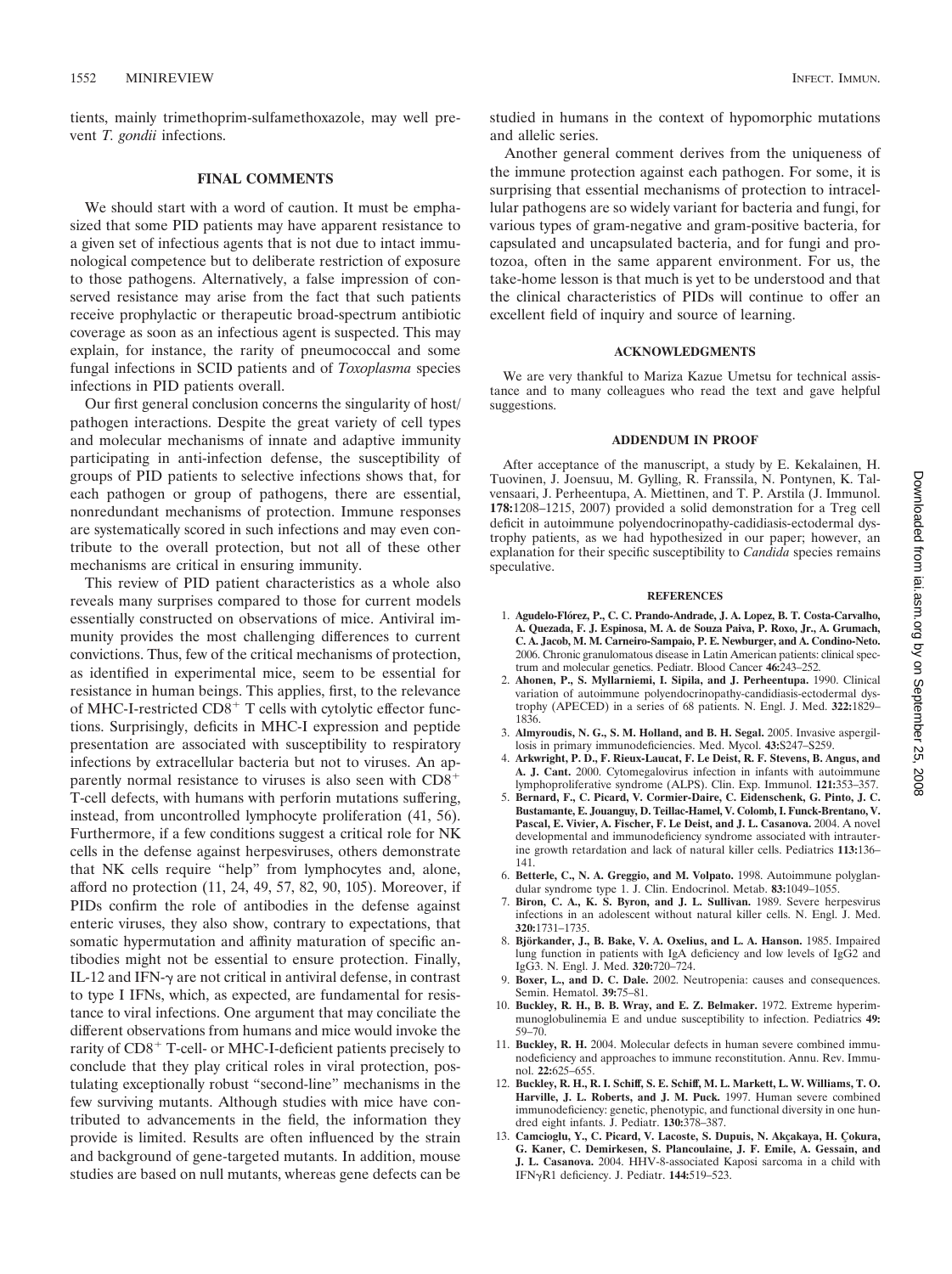- 14. **Caragol, I., M. Raspall, C. Fieschi, J. Feinberg, M. N. Larrosa, M.** Hernández, C. Figueras, J. M. Bertrán, J. L. Casanova, and T. Español. 2003. Clinical tuberculosis in 2 of 3 siblings with interleukin-12 receptor  $\beta$ 1 deficiency. Clin. Infect. Dis. **37:**302–306.
- 15. **Carnide, E. G., C. A. Jacob, A. M. Castro, and A. C. Pastorino.** 2005. Clinical and laboratory aspects of chronic granulomatous disease in description of eighteen patients. Pediatr. Allergy Immunol. **16:**5–9.
- 16. **Castrignano, S. B., B. Carlsson, M. S. Carneiro-Sampaio, T. Soderstrom, and L. A. Hanson.** 1993. IgA and IgG subclass deficiency in a poor population in a developing country. Scand. J. Immunol. **37:**509–514.
- 17. **Chun, H. J., L. Zheng, M. Ahmad, J. Wang, C. K. Speirs, R. M. Siegel, J. K. Dale, J. Puck, J. Davis, C. G. Hall, S. Skoda-Smith, T. P. Atkinson, S. E. Straus, and M. J. Lenardo.** 2002. Pleiotropic defects in lymphocyte activation caused by caspase-8 mutations lead to human immunodeficiency. Nature **419:**395–399.
- 18. **Conley, M. E., C. L. Park, and S. D. Douglas.** 1986. Childhood common variable immunodeficiency with autoimmune disease. J. Pediatr. **108:**915– 922.
- 19. **Conley, M. E., and V. Howard.** 2002. Clinical findings leading to the diagnosis of X-linked agammaglobulinemia. J. Pediatr. **141:**566–571.
- 20. **Cunningham, C. K., C. A. Bonvelle, H. D. Ochs, K. Seyama, P. A. John, H. A. Rotbart, and L. B. Weiner.** 1999. Enteroviral meningoencephalitis as a complication of X-linked hyper-IgM syndrome. J. Pediatr. **134:**584–588.
- 21. **Cunningham-Rundles, C.** 2004. Selective IgA deficiency, p. 427–445. *In* E. R. Stiehm, H. D. Ochs, and J. A. Winkelstein (ed.). Immunologic disorders in infants and children, 5th ed. Elsevier Saunders, Philadelphia, PA.
- 22. **Cunningham-Rundles, C., and C. Bodian.** 1999. Common variable immunodeficiency: clinical and immunological features of 248 patients. Clin. Immunol. **92:**34–48.
- 23. **Currie, A. J., D. J. Davidson, and G. S. Reid.** 2004. Primary immunodeficiency to pneumococcal infection due to a defect in Toll-like receptor signaling. J. Pediatr. **144:**512–518.
- 24. **Dadi, H. K., A. J. Simon, and C. M. Roifman.** 2003. Effect of CD3 deficiency on maturation of  $\alpha/\beta$  and  $\gamma/\delta$  T-cell lineages in severe combined immunodeficiency. N. Engl. J. Med. **349:**1821–1828.
- 25. **Dale, D. C., A. A. Bolyard, and A. Aprikyan.** 2002. Cyclic neutropenia. Semin. Hematol. **39:**89–94.
- 26. **Day, N., N. Tangsinmankong, H. D. Ochs, R. Rucker, C. Picard, J. L. Casanova, S. Haraguchi, and R. Good.** 2004. IRAK-4 deficiency associated with bacterial infections and failure to sustain antibody responses. J. Pediatr. **144:**524–526.
- 27. **de Haas, M., M. Kleijer, R. van Zwieten, D. Roos, and A. E. G. K. von dem** Borne. 1995. Neutrophil FcyRIIIb deficiency, nature, and clinical consequences: a study of 21 individuals from 14 families. Blood **86:**2403–2413.
- 28. **de la Calle-Martin, O., M. Hernandez, J. Ordi, N. Casamitjana, J. I. Arostegui, I. Caragol, M. Ferrando, M. Labrador, J. L. Rodriguez-Sanchez, and T. Espanol.** 2001. Familial CD8 deficiency due to a mutation in the *CD8* gene. J. Clin. Investig. **108:**117–123.
- 29. **de Moraes-Vasconcelos, D., A. S. Grumach, A. Yamaguti, M. E. B. Andrade, C. Fieschi, L. de Beaucoudrey, J.-L. Casanova, and A. J. S. Duarte.** 2005. *Paracoccidioides brasiliensis* disseminated disease in a patient with inherited deficiency in the  $\beta$ 1 subunit of the interleukin (IL)-12/IL-23 receptor. Clin. Infect. Dis. **41:**e31–e37.
- 30. **de Vries, E., H. R. Koene, J. M. Vossen, J.-W. Gratama, A. E. G. K. von dem Borne, J. L. M. Waaijer, A. Haraldsson, M. de Haas, and M. J. D. van Tol.** 1996. Identification of an unusual  $Fc\gamma$  receptor IIIa (CD16) on natural killer cells in a patient with recurrent infections. Blood **88:**3022–3027.
- 31. **Diaz, G. A.** 2005. CXCR4 mutations in WHIM syndrome: a misguided immune system? Immunol. Rev. **203:**235–243.
- 32. **Donato, L., H. de la Salle, D. Hanau, M. M. Tongio, M. Oswald, A. Vandevenne, and J. Geisert.** 1995. Association of HLA class I antigen deficiency related to a *TAP2* gene mutation with familial bronchiectasis. J. Pediatr. **127:**895–900.
- 33. **Dorman, S. E., C. Picard, D. Lammas, K. Heyne, J. T. van Dissel, R. Barreto, S. D. Rosenzweig, M. Newport, M. Levin, J. Roesler, D. Kumararatne, J. L. Casanova, and S. M. Holland.** 2004. Clinical features of dominant and recessive interferon  $\gamma$  receptor 1 deficiencies. Lancet 364: 2113–2121.
- 34. **Dorman, S. E., G. Uzel, J. Roesler, J. S. Bradley, J. Bastian, G. Billman, S. King, A. Filie, J. Schermerhorn, and S. M. Holland.** 1999. Viral infections in interferon-γ receptor deficiency. J. Pediatr. 135:640–643.
- 35. **Dupuis, S., C. Dargemont, C. Fieschi, N. Thomassin, S. Rosenzweig, J. Harris, S. M. Holland, R. D. Schreiber, and J. L. Casanova.** 2001. Impairment of mycobacterial but not viral immunity by a germ line human STAT1 mutation. Science **293:**300–303.
- 36. **Dupuis, S., E. Jouanguy, S. Al-Hajjar, C. Fieschi, I. Z. Al-Mohsen, S. Al-Jumaah, K. Yang, A. Chapgier, C. Eidenschenk, P. Eid, A. A. Ghonaium, H. Tufenkeji, H. Frayha, S. Al-Gazlan, H. Al-Rayes, R. D. Schreiber, I.** Gresser, and J. L. Casanova. 2003. Impaired response to interferon- $\alpha/\beta$ and lethal viral disease in human STAT1 deficiency. Nat. Genet. **33:**388– 391.
- 37. **Elder, M. E., D. Lin, J. Clever, A. C. Chan, T. J. Hope, A. Weiss, and T. G.**

Parslow. 1994. Human severe combined immunodeficiency due to a defect in ZAP-70, a T cell tyrosine kinase. Science **264:**1596–1599.

- 38. **Enders, A., U. Pannicle, R. Berner, P. Henneke, K. Radlinger, K. Schwarz, and E. Ehl.** 2004. Two siblings with lethal pneumococcal meningitis in a family with a mutation in interleukin-1 receptor-associated kinase 4. J. Pediatr. **145:**698–700.
- 39. **Etzioni, A., C. Eidenschenk, R. Katz, R. Beck, J. L. Casanova, and S. Pollack.** 2005. Fatal varicella associated with selective natural killer cell deficiency. J. Pediatr. **146:**423–425.
- 40. **Farrar, J. E., J. Rohrer, and M. E. Conley.** 1996. Neutropenia in X-linked agammaglobulinemia. Clin. Immunol. Immunopathol. **81:**271–276.
- 41. **Feldmann, J., F. Le Deist, M. Ouachee´-Chardin, S. Certain, S. Alexander, P. Quartier, E. Haddad, N. Wulffraat, J. L. Casanova, S. Blanche, A. Fisher, and G. Saint Basile.** 2002. Functional consequences of perforin gene mutations in 22 patients with familial haemophagocytic lymphohistiocytosis. Br. J. Haematol. **117:**965–972.
- 42. **Fieschi, C., S. Dupuis, E. Catherinot, J. Feinberg, J. Bustamante, A. Breiman, F. Altare, R. Baretto, F. Le Deist, S. Kayal, H. Koch, D. Richter, M. Brezina, G. Aksu, P. Wood, S. Al-Jumaah, M. Raspall, A. J. Da Silva Duarte, D. Tuerlinckx, J. L. Virelizier, A. Fischer, A. Enright, J. Bernhoft, A. M. Cleary, C. Vermylen, C. Rodriguez-Gallego, G. Davies, R. Blutters-Sawatzki, C. A. Siegrist, M. S. Ehlayel, V. Novelli, W. H. Haas, J. Levy, J. Freihorst, S. Al-Hajjar, D. Nadal, D. De Moraes Vasconcelos, O. Jeppsson, N. Kutukculer, K. Frecerova, I. Caragol, D. Lammas, D. S. Kumararatne, L. Abel, and J. L. Casanova.** 2003. Low penetrance, broad resistance, and favorable outcome of interleukin 12 receptor  $\beta$ 1 deficiency: medical and immunological implications. J. Exp. Med. **197:**527–535.
- 43. **Figueroa, J. E., and P. Densen.** 1991. Infectious diseases associated with complement deficiencies. Clin. Microbiol. Rev. **4:**359–395.
- 44. **Fijen, C. A. P., E. J. Kuijper, M. Drogari-Apiranthitou, Y. Van Leeuwen, M. R. Daha, and J. Dankert.** 1998. Protection against meningococcal serogroup ACYW disease in complement-deficient individuals vaccinated with the tetravalent meningococcal capsular polysaccharide vaccine. Clin. Exp. Immunol. **114:**362–369.
- 45. **Fischer, A., and L. Notarangelo.** 2004. Combined immunodeficiencies, p. 447–479. *In* E. R. Stiehm, H. D. Ochs, and J. A. Winkelstein (ed.). Immunologic disorders in infants and children, 5th ed. Elsevier Saunders, Philadelphia, PA.
- 46. **French, M. A. H., K. A. Denis, R. Dawkins, and J. B. Peter.** 1995. Severity of infections in IgA deficiency: correlation with decreased serum antibodies to pneumococcal polysaccharides and decreased serum IgG2 and/or IgG4. Clin. Exp. Immunol. **100:**47–53.
- 47. **Gadola, S. D., H. T. Moins-Teisserenc, J. Trowsdale, W. L. Gross, and V. Cerundolo.** 2000. TAP deficiency syndrome. Clin. Exp. Immunol. **121:**173– 178.
- 48. **Gilbert, B., C. Menetrey, V. Belin, P. Brosset, L. Lumley, and A. Fischer.** 2002. Familial isolated congenital asplenia: a rare, frequently hereditary dominant condition, often detected too late as a cause of overwhelming pneumococcal sepsis. Report of a new case and review of 31 others. Eur. J. Pediatr. **161:**368–372.
- 49. **Giliani, S., L. Mori, and F. Le Deist.** 2005. Interleukin-7 receptor  $\alpha$  (IL- $7R\alpha$ ) deficiency: analysis of clinical, immunological, and molecular features in 16 novel patients. Immunol. Rev. **203:**110–126.
- 50. **Grimbacher, B., S. M. Holland, J. I. Gallin, F. Greenberg, S. C. Hill, H. L. Malech, J. A. Miller, A. C. O'Connell, and J. M. Puck.** 1999. Hyper-IgE syndrome with recurrent infections—an autosomal dominant multisystem disorder. N. Engl. J. Med. **340:**692–701.
- 51. **Grimbacher, B., S. M. Holland, and J. M. Puck.** 2005. Hyper-IgE syndromes. Immunol. Rev. **203:**244–250.
- 52. **Grunebaum, E.** 2001. Agammaglobulinemia caused by defects other than BTK. Immunol. Allergy Clin. N. Am. **21:**45–63.
- 53. **Gulino, A. V., D. Moratto, S. Sozzani, P. Cavadini, K. Otero, L. Tassone, L. Imberti, S. Pirovano, L. D. Notarangelo, R. Soresina, E. Mazzolari, D. L. Nelson, L. D. Notarangelo, and R. Badolato.** 2004. Altered leukocyte response to CXCL12 in patients with warts hypogammaglobulinemia, infections, myelokathexis (WHIM) syndrome. Blood **104:**444–452.
- 54. **Hammarström, L., I. Vorechovsky, and D. Webster.** 2000. Selective IgA deficiency (SIgAD) and common variable immunodeficiency (CVID). Clin. Exp. Immunol. **120:**225–231.
- 55. **Introne, W., R. Boissy, and W. Gahl.** 1999. Clinical, molecular, and cell biological aspects of Chédiak-Higashi syndrome. Mol. Genet. Metab. 68: 283–303.
- 56. **Jordan, M. B., D. Hildeman, J. Kappler, and P. Marrack.** 2004. An animal model of hemophagocytic lymphohistiocytosis (HLH):  $CD8+T$  cells and interferon gamma are essential for the disorder. Blood **104:**735–743.
- 57. **Klein, C., B. Lisowska-Grospierre, F. Le Deist, A. Fisher, and C. Griscelli.** 1993. Major histocompatibility complex class II deficiency: clinical manifestations, immunologic features, and outcome. J. Pediatr. **123:**921–928.
- 58. **Kofoed, E. M., V. Hwa, L. Brian, K. A. Woods, C. K. Buckway, J. Tsubaki, K. L. Pratt, L. Bezrodnik, H. Jasper, A. Tepper, J. J. Heinrich, and R. G. Rosenfeld.** 2003. Growth hormone insensitivity associated with a STAT5b mutation. N. Engl. J. Med. **349:**1139–1147.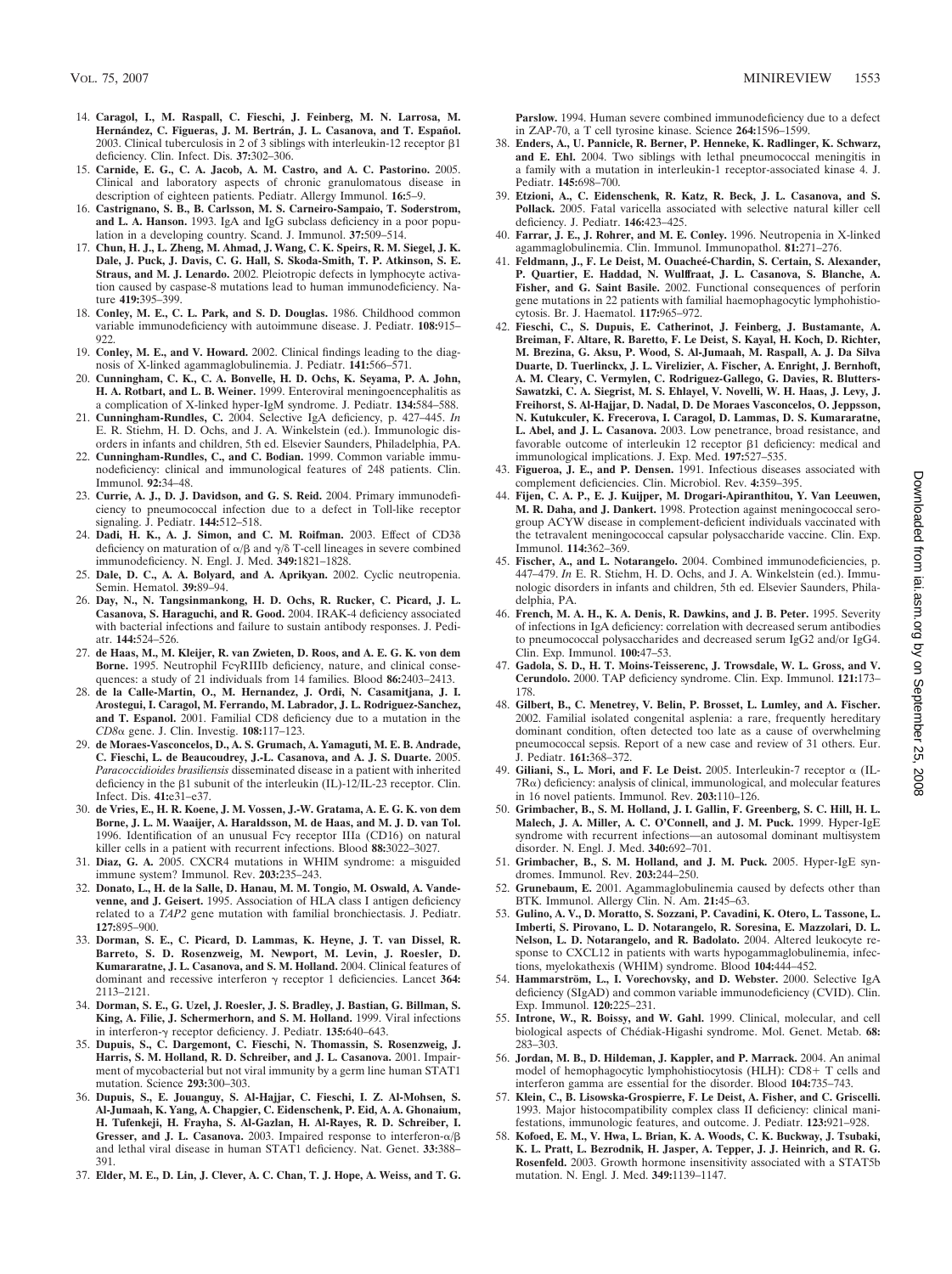- 59. **Kruetzmann, S., M. M. Rosado, H. Weber, U. Germing, O. Tournilhac, H. H. Peter, R. Berner, A. Peters, T. Boehm, A. Plebani, I. Quinti, and R. Carsetti.** 2003. Human immunoglobulin M memory B cells controlling *Streptococcus pneumoniae* infections are generated in the spleen. J. Exp. Med. **197:**939–945.
- 60. **Ku, C. L., S. Dupuis-Giraud, A. M. Dittrich, J. Bustamante, O. D. Santos, I. Schulze, Y. Bertrand, G. Couly, C. Bodemer, X. Bossuyt, C. Picard, and J. L. Casanova.** 2005. *NEMO* mutations in 2 unrelated boys with severe infections and conical teeth. Pediatrics **115:**e615–e619.
- 61. **Ku, C. L., K. Yang, H. V. Bermuth, A. Puel, T. Lawrence, H. H. Chang, H. Al-Mousa, C. Picard, and J. L. Casanova.** 2005. Inherited disorders of human Toll-like receptor signaling: immunological implications. Immunol. Rev. **203:**10–20.
- 62. **Latour, S., and A. Veillette.** 2005. Molecular and immunological basis of X-linked lymphoproliferative disease. Immunol. Rev. **203:**212–224.
- 63. **Lau, Y. L., G. C. F. Chan, S. Y. Ha, Y. F. Hui, and K. Y. Yuen.** 1998. The role of phagocytic respiratory burst in the host defense against *Mycobacterium tuberculosis*. Clin. Infect. Dis. **26:**226–227.
- 64. **Lederman, H. M., and J. A. Winkelstein.** 1985. X-linked agammaglobulinemia: an analysis of 96 patients. Medicine **64:**145–156.
- 65. **Lee, W. I., M. L. Kuo, J. L. Huang, S. J. Lin, and C. J. Wu.** 2005. Distribution and clinical aspects of primary immunodeficiencies in a Taiwan pediatric tertiary hospital during a 20-year period. J. Clin. Immunol. **25:** 162–173.
- 66. **Levy, J., T. Espanol-Boren, C. Thomas, A. Fischer, P. Tovo, P. Bordigoni, I. Resnick, A. Fasth, M. Baer, L. Gomez, E. A. M. Sanders, M. D. Tabone, D. Plantaz, A. Etzioni, V. Monafo, M. Abinun, L. Hammarstrom, T. Abrahamsen, A. Jones, A. Finn, T. Klemola, E. DeVries, O. Sanal, M. Peitsch, and L. Notarangelo.** 1997. Clinical spectrum of X-linked hyper-IgM syndrome. J. Pediatr. **131:**47–54.
- 67. **Lopez Granados, E., A. S. Porpiglia, M. B. Hogan, N. Matamoros, S. Krasovec, C. Pignata, C. I. E. Smith, L. Hammarstrom, J. Bjorkander, B. H. Belohradsky, G. F. Casariego, M. C. Garcia Rodriguez, and M. E. Conley.** 2002. Clinical and molecular analysis of patients with defects in  $\mu$ heavy chain gene. J. Clin. Investig. **110:**1029–1035.
- 68. **Lougaris, V., R. Badolato, S. Ferrari, and A. Plebani.** 2005. Hyper immunoglobulin M syndrome due to CD40 deficiency: clinical, molecular, and immunological features. Immunol. Rev. **203:**48–66.
- 69. **Maeda, H., R. Hirata, R. F. Cheb, H. Suzaki, S. Kudoh, and H. Tohyama.** 1985. Defective expression of HLA class I antigens: a case of the bare lymphocyte without immunodeficiency. Immunogenetics **21:**549–558.
- 70. **Medvedev, A. E., A. Lentschat, D. B. Kuhns, J. C. G. Blanco, C. Salkowski, S. Zhang, M. Arditi, J. I. Gallin, and S. N. Vogel.** 2003. Distinct mutations in IRAK-4 confer hyporesponsiveness to lipopolysaccharide and interleukin-1 in a patient with recurrent bacterial infections. J. Exp. Med. **198:**521– 531.
- 71. Ménasché, G., J. Feldman, A. Fischer, and G. Saint Basile. 2005. Primary hemophagocytic syndromes point to a direct link between lymphocyte cytotoxicity and homeostasis. Immunol. Rev. **203:**165–179.
- 72. Minegishi, Y., A. Lavole, C. Cunninngham-Rundles, P. M. Bédars, J. Hébert, L. Côté, K. Dan, D. Sedlak, R. H. Buckley, A. Fischer, A. Durandy, **and M. E. Conley.** 2000. Mutations in activation-induced cytidine deaminase in patients with hyper-IgM syndrome (32 patients). Clin. Immunol. **3:**203–210.
- 73. **Moins-Teisserenc, H., S. D. Gadola, and M. Cella.** 1999. Association of a syndrome resembling Wegener's granulomatosis with low surface expression of HLA class-I molecules. Lancet **354:**1598–1603.
- 74. **Movahedi, M., A. Aghamohammadi, N. Rezaei, N. Shahnavaz, A. B. Jandaghi, A. Farhoudi, Z. Pourpak, M. Moin, M. Gharagozlou, and D. Mansouri.** 2004. Chronic granulomatous disease: a clinical survey of 41 patients from the Iranian primary immunodeficiency registry. Int. Arch. Allergy Immunol. **134:**253–259.
- 75. **Nichols, K. E., C. S. MA, J. L. Cannons, P. L. Schwartzberg, and S. G. Tangye.** 2005. Molecular and cellular pathogenesis of X-linked lymphoproliferative disease. Immunol. Rev. **203:**180–199.
- 76. **Noraz, N., K. Schwarz, M. Steinberg, V. Dardalhon, C. Rebouissou, R. Hipskind, W. Friedrich, H. Yssel, K. Bacon, and N. Taylor.** 2000. Alternative antigen receptor (TCR) signaling in T cells derived from ZAP-70 deficient patients expressing high levels of SyK. J. Biol. Chem. **275:**15832– 15838.
- 77. **Notarangelo, L., J. L. Casanova, M. E. Conley, H. Chapel, A. Fischer, J. Puck, C. Roifman, R. Seger, and R. Geha.** 2006. Primary immunodeficiency disease: an update from the International Union of Immunological Societies Primary Immunodeficiency Diseases Classification Committee Meeting in Budapest, 2005. J. Allergy Clin. Immunol. **117:**883–896.
- 78. **Novelli, F., and J. L. Casanova.** 2004. The role of IL-12, IL-23 and IFNgamma in immunity to viruses. Cytokine Growth Factor Rev. **15:**367–377.
- 79. **Nowak-Wegrzyn, A., T. O. Crawford, J. A. Winkelstein, K. A. Carson, and H. M. Lederman.** 2004. Immunodeficiency and infections in ataxia-telangiectasia. J. Pediatr. **144:**505–511.
- 80. **Ochs, H. D., S. F. Ziegler, and T. R. Torgerson.** 2005. FOXP3 acts as a rheostat of the immune response. Immunol. Rev. **203:**156–164.
- 81. **Oliveira, J. B., and T. Fleisher.** 2004. Autoimmune lymphoproliferative syndrome. Curr. Opin. Allergy Clin. Immunol. **4:**497–503.
- 82. **Orange, J. S.** 2006. Human natural killer cell deficiencies. Curr. Opin. Allergy Clin. Immunol. **6:**399–409.
- 83. **Orange, J. S., A. Jain, Z. K. Ballas, L. C. Schneider, and R. S. Geha.** 2004. The presentation and natural history of immunodeficency caused by nuclear factor  $\kappa$ B essential modulator mutation. J. Allergy Clin. Immunol. **113:**725–733.
- 84. **Oxelius, V. A., A. B. Laurell, B. Lindquist, H. Golebiowska, U. Axelsson, J.** Björkander, and L. A. Hanson. 1981. IgG subclasses in selective IgA deficiency. N. Engl. J. Med. **304:**1476–1477.
- 85. **Picard, C., C. Fieschi, F. Altare, D. G. Elferink, T. de Boer, P. J. C. van Breda Vriesman, P. J. Kabel, J. M. T. Draaisma, J. T. van Dissel, F. P. Kroon, J. L. Casanova, and T. H. M. Ottennhoff.** 2002. Inherited interleukin-12 deficiency: *IL12B* genotype and clinical phenotype of 13 patients from six kindreds. Am. J. Hum. Genet. **70:**336–348.
- 86. **Picard, C., A. Puel, M. Bonnet, C. L. Ku, J. Bustamante, K. Yang, C. Soudais, S. Dupuis, J. Feinberg, C. Fieschi, C. Elbim, R. Hitchcock, D. Lammas, G. Davies, A. Al-Ghonaium, H. Al-Rayes, S. Al-Jumaah, S. Al-Hajjar, I. Z. Al-Mohsen, H. H. Frayha, R. Rucker, T. R. Hawn, A. Aderem, H. Tufenkeji, S. Haragushi, N. K. Day, and R. A. Good.** 2003. Pyogenic bacterial infections in humans with IRAK-4 deficiency. Science **299:**2076– 2079.
- 87. **Picard, C., A. Puel, J. Bustamante, C. L. Ku, and J. L. Casanova.** 2003. Primary immunodeficiencies associated with pneumococcal disease. Curr. Opin. Allergy Clin. Immunol. **3:**451–459.
- 88. **Plebani, A., A. Soresina, R. Rondelli, G. M. Amato, C. Azzari, F. Cardinale, G. Cazzola, R. Consolini, D. De Mattia, G. Dell'Erba, M. Duze, M. Fiorini, S. Martrino, B. Martire, M. Mais, V. Monafo, V. Moschese, L. D. Notarangelo, P. Orlandi, P. Panei, A. Pession, M. C. Pietrogrande, C. Pignata, I. Quinti, V. Ragno, P. Rossi, A. Sciotto, and A. Stabile.** 2002. Clinical, immunological and molecular analysis in a large cohort of XLA: an Italian multicenter study. Clin. Immunol. **104:**221–230.
- 89. **Plebani, A., A. Ugazio, V. Monafo, and G. R. Burgio.** 1986. Clinical heterogeneity and reversibility of selective immunoglobulin A deficiency in 80 children. Lancet **i:**829–831.
- 90. **Puel, A., S. F. Ziegler, R. H. Buckley, and W. J. Leonard.** 1998. Defective *IL7R* expression in  $T-B+NK^+$  severe combined immunodeficiency. Nat. Genet. **20:**394–397.
- 91. Quartier, P., J. Bustamante, O. Sanal, A. Plebani, M. Debré, A. Deville, J. Litzman, J. Levy, J. P. Fermand, P. Lane, G. Horneff, G. Aksu, I. Yalçin, G. **Davies, I. Tezcan, F. Ersoy, N. Catalan, K. Imai, A. Fischer, and A. Durandy.** 2004. Clinical, immunologic and genetic analysis of 29 patients with autosomal recessive hyper-IgM syndrome due to activation-induced cytidine deaminase. Clin. Immunol. **110:**22–29.
- 92. **Ramoz, N., L.-A. Rueda, B. Bouadjar, L.-S. Montoya, G. Orth, and M. Favre.** 2002. Mutations in two adjacent novel genes are associated with epidermodysplasia verruciformis. Nat. Genet. **32:**579–581.
- 93. **Reeves, E. P., H. Lu, H. L. Jacobs, C. G. M. Messina, S. Bolsover, G. Gabella, A. W. Potma, J. Roes, and A. W. Segal.** 2002. Killing activity of neutrophils is mediated through activation of proteases by  $K<sup>+</sup>$  flux. Nature **416:**291–297.
- 94. Reichenbach, J., S. Rosenzweig, R. Döffinger, S. Dupuis, S. M. Holland, and **J. L. Casanova.** 2001. Mycobacterial diseases in primary immunodeficiencies. Curr. Opin. Allergy Clin. Immunol. **1:**503–511.
- 95. **Rodrigues, F., E. G. Davies, P. Harrinson, J. McLauchlin, J. Karani, B. Portmann, A. Jones, P. Veys, G. Meli-Vergani, and N. Hadzic.** 2004. Liver disease in children with primary immunodeficiencies. J. Pediatr. **145:**333–
- 339.<br>96. **Rosenzweig, S. D., and S. M. Holland.** 2005. Defects in the interferon-γ and interleukin 12 pathways. Immunol. Rev. **3:**38–47.
- 97. **Rosenzweig, S., and S. M. Holland.** 2004. Phagocyte immunodeficiencies and their infections. J. Allergy Clin. Immunol. **113:**620–626.
- 98. **Salzer, U., A. Maul-Pavicic, C. Cunningham-Rundles, S. Urschel, B. H. Belohradsky, J. Litzman, A. Holm, J. L. Franco, A. Plebani, L. Hammarstrom, A. Skrabl, W. Schwinger, and B. Grimbacher.** 2004. ICOS deficiency in patients with common variable immunodeficiency. Clin. Im-munol. **113:**234–240.
- 99. **Schutze, G. E., E. O. Mason, W. J. Barson, K. S. Kim, E. R. Wald, L. B. Civner, T. Q. Tan, J. S. Bradley, R. Yogev, and S. L. Kaplan.** 2002. Invasive pneumococcal infections in children with asplenia. Pediatr. Infect. Dis. J. **21:**278–282.
- 100. **Segal, B. H., T. L. Leto, J. I. Gallin, H. L. Malech, and S. M. Holland.** 2000. Genetic, biochemical, and clinical features of chronic granulomatous disease. Medicine **79:**170–200.
- 101. **Shackelford, P. G., S. H. Polmar, J. L. Mayus, W. L. Johnson, J. M. Corry, and M. H. Nahm.** 1986. Spectrum of IgG2 subclass deficiency in children with recurrent infections: prospective study. J. Pediatr. **108:**647–653.
- 102. **Smirnova, I., N. Mann, A. Dols, M. L. Hibberd, M. Levin, and B. Beutler.** 2003. Assay of locus-specific genetic load implicates rare Toll-like receptor 4 mutations in meningococcal susceptibility. Proc. Natl. Acad. Sci. USA **100:**6075–6080.